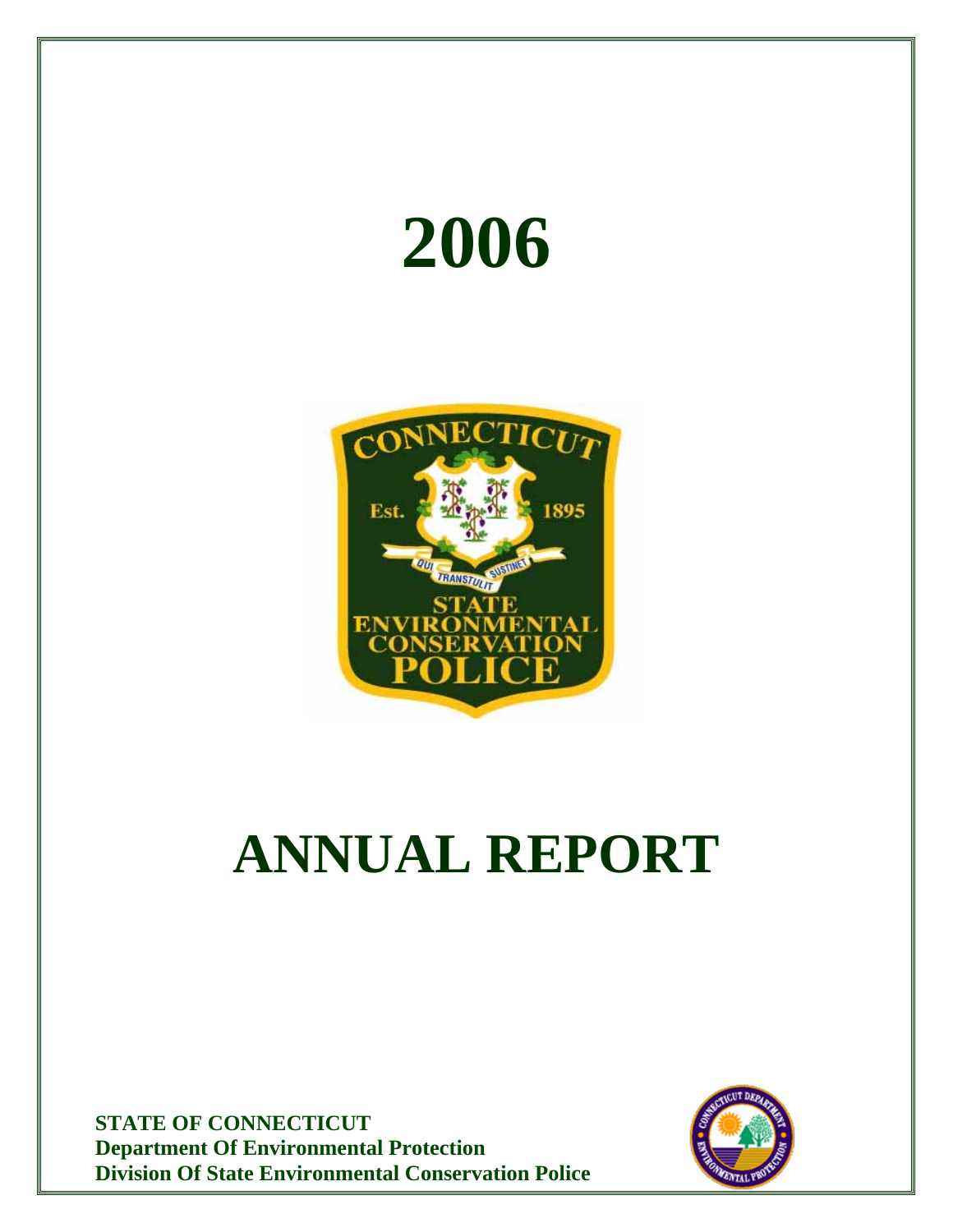# **Governor M. Jodi Rell State of Connecticut**

**\*\*\*** 

# **Commissioner Gina McCarthy Department of Environmental Protection**

 $*$ \*\*\*

# **Bureau Chief Thomas Morrissey Bureau of Outdoor Recreation**

**\*\*\*** 

# **Colonel Eric C. Nelson Director Division of State Environmental Conservation Police**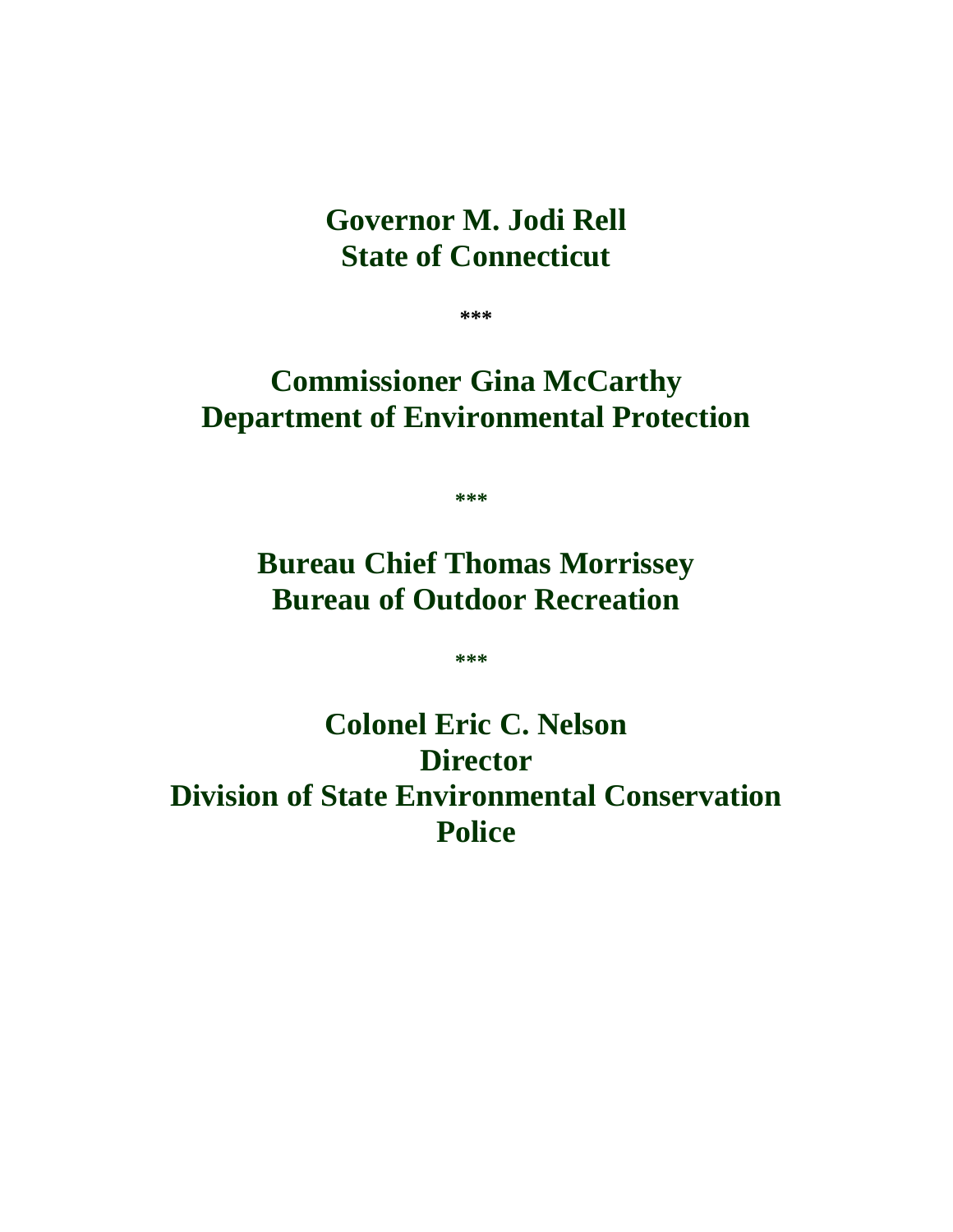# **DEDICATION**



*The 2006 Annual Report is dedicated to the memory of Environmental Conservation Police Officer James V. Spignesi Jr. Officer Spignesi, a 21 year veteran of the DEP, became the first EnCon Police Officer to die in the line of duty when he was shot and killed while on patrol in Scotland, Connecticut on November 20, 1998.* 

*Officer Spignesi began his career at the DEP as a seasonal employee in the Wildlife Division before moving into a permanent position as a wildlife biologist in the deer research program in 1981. He became an EnCon Police Officer in 1991 and was assigned to the Division's Marine District before transfering to the Eastern District.* 

*Jim's work ethic and dedication to protecting the state's natural resources is a model today for all of our officers to follow.*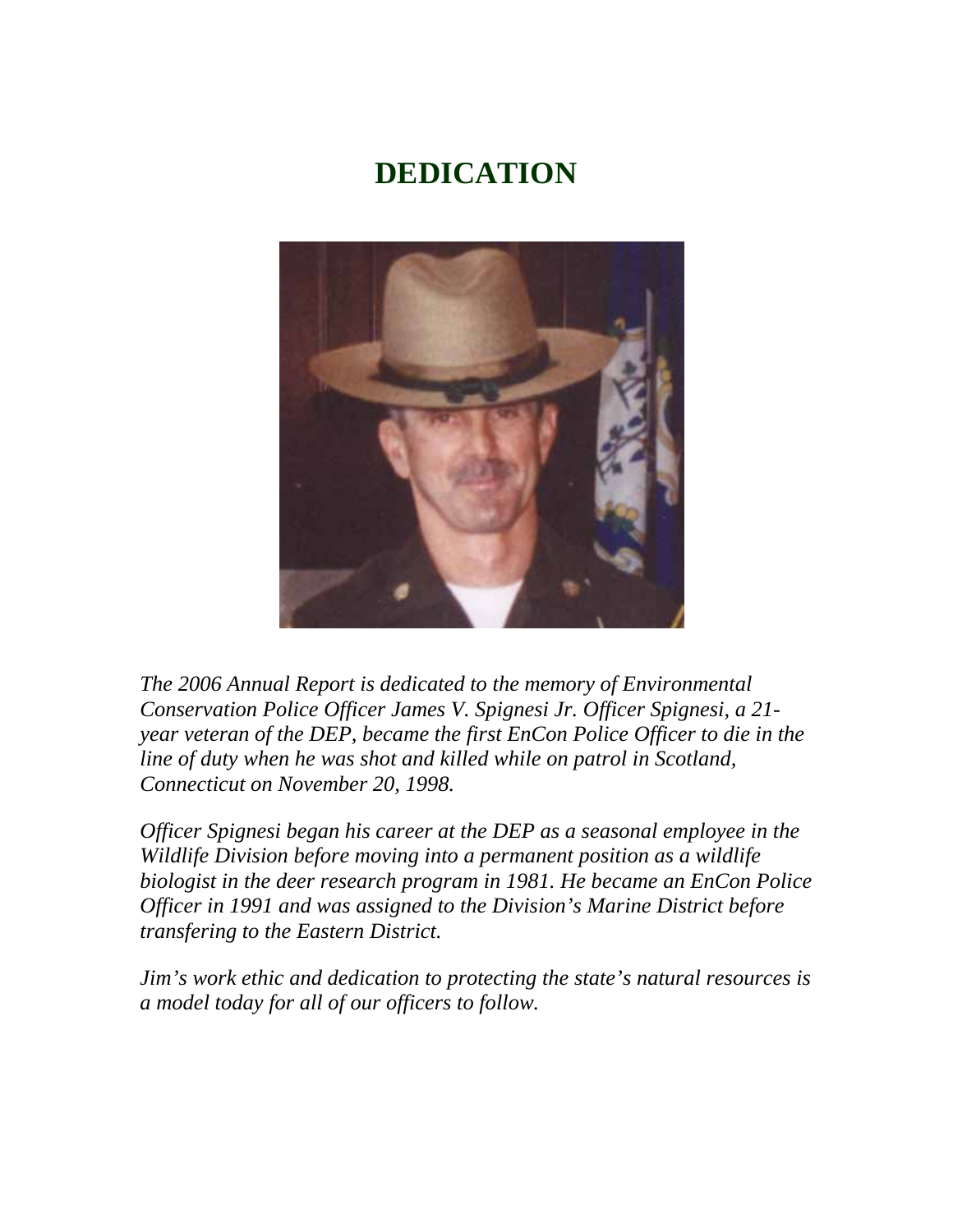# **DIRECTOR'S COMMENTS**

Dear Reader,

Welcome to the 2006 annual report of the Department of Environmental Protection Division of State Environmental Conservation Police (EnCon Police). Within these pages you will find information concerning the responsibilities of the EnCon Police and the accomplishments and activities of the Division over the year 2006.

Every state agency faces challenges that affect the services it provides and it's ability to provide adequate services to those that request or need them. The EnCon Police are no different. Our challenges, however, may be somewhat more varied than other state agencies. Not only do we face challenges from changes in society, technology and funding but also from changes in Connecticut's landscape and natural resources and how often the landscape and natural resources are used and sometimes abused.

The EnCon Police constantly search for ways to improve the services we provide to continue to enhance public and officer safety and the protection of our natural resources. In 2006 the EnCon Police underwent a comprehensive review by the Legislative Program Review and Investigations Committee. The Department and the EnCon Police welcomed the review in hopes that a review by an outside entity with an objective look at how we do business would reveal ways to improve that we had not recognized. Although the final report on the review has not yet been published, insight gained through the process has helped us to identify and implement some changes we believe will improve the EnCon Police.

One finding of the Legislative Program Review and Investigations Committee recognized that the EnCon Police would benefit from an increase in its staffing level. After conducting a comprehensive review of Division patrol coverage the Committee found that an increase in staffing would allow for enhancements in the delivery of the services provided by the EnCon Police to the public. Although the Committee was unable to ultimately determine an optimum staffing level for the EnCon Police it is important that they recognized the potential benefit of an increase.

I consider it an honor to serve as Director of the DEP Division of State Environmental Conservation Police. I sincerely thank the officers and staff of the Division for their efforts and professionalism and their dedication to duty.

Sincerely; Col. Eric C. Nelson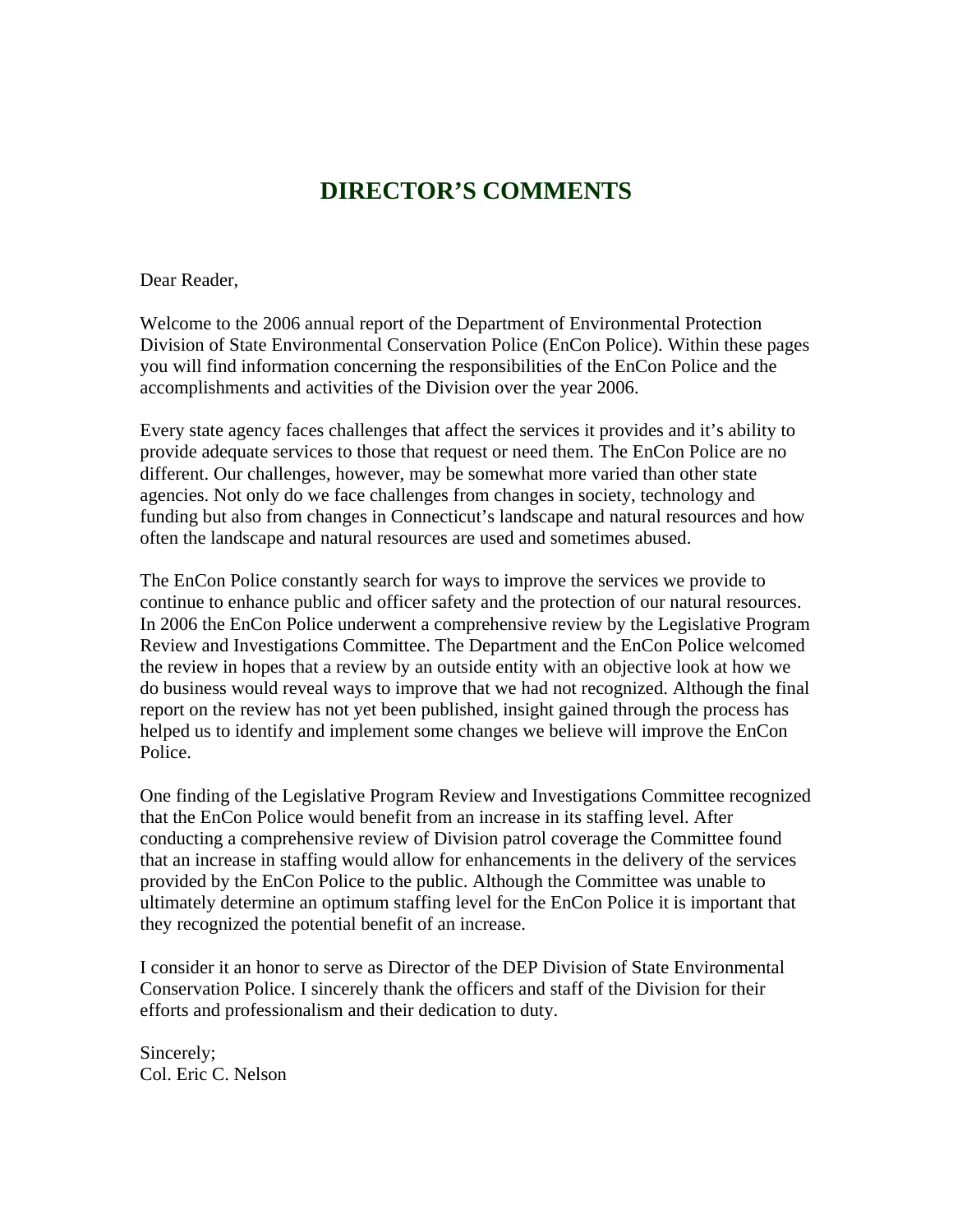

#### **CONNECTICUT ENVIRONMENTAL CONSERVATION POLICE OFFICERS**

Connecticut EnCon Police Officers are appointed by the Commissioner of the Department of Environmental Protection (DEP) to enforce the State's fish & game, boating, recreational vehicle and park & forest laws and regulations as well as a majority of the State's motor vehicle and criminal laws and regulations on a statewide basis. These officers are also appointed by the Commissioner of the Department of Public Safety with full police powers on all DEP owned and managed lands and facilities. These dual appointments require that all EnCon officers attend the Connecticut Police Officer Standards and Training Council Academy. All officers are also appointed as Deputy Special Agents with both the U.S. Fish and Wildlife Service and National Marine Fisheries Service. These appointments mandate that each officer receive specialized training in such areas as natural resource protection, wildlife and plant identification, vessel and recreational vehicle operation, boating safety, commercial fisheries, shell fishing, wildlife management, tranquilizing large animals, boating accident investigation, hunting related shooting investigations in addition to the statutory training that all police officers are required to have.

Connecticut EnCon Police Officers assist State and Municipal Police Departments in narcotics enforcement, domestic disputes, assaults and many other law enforcement functions and are the primary response units to assist the United States Coast Guard.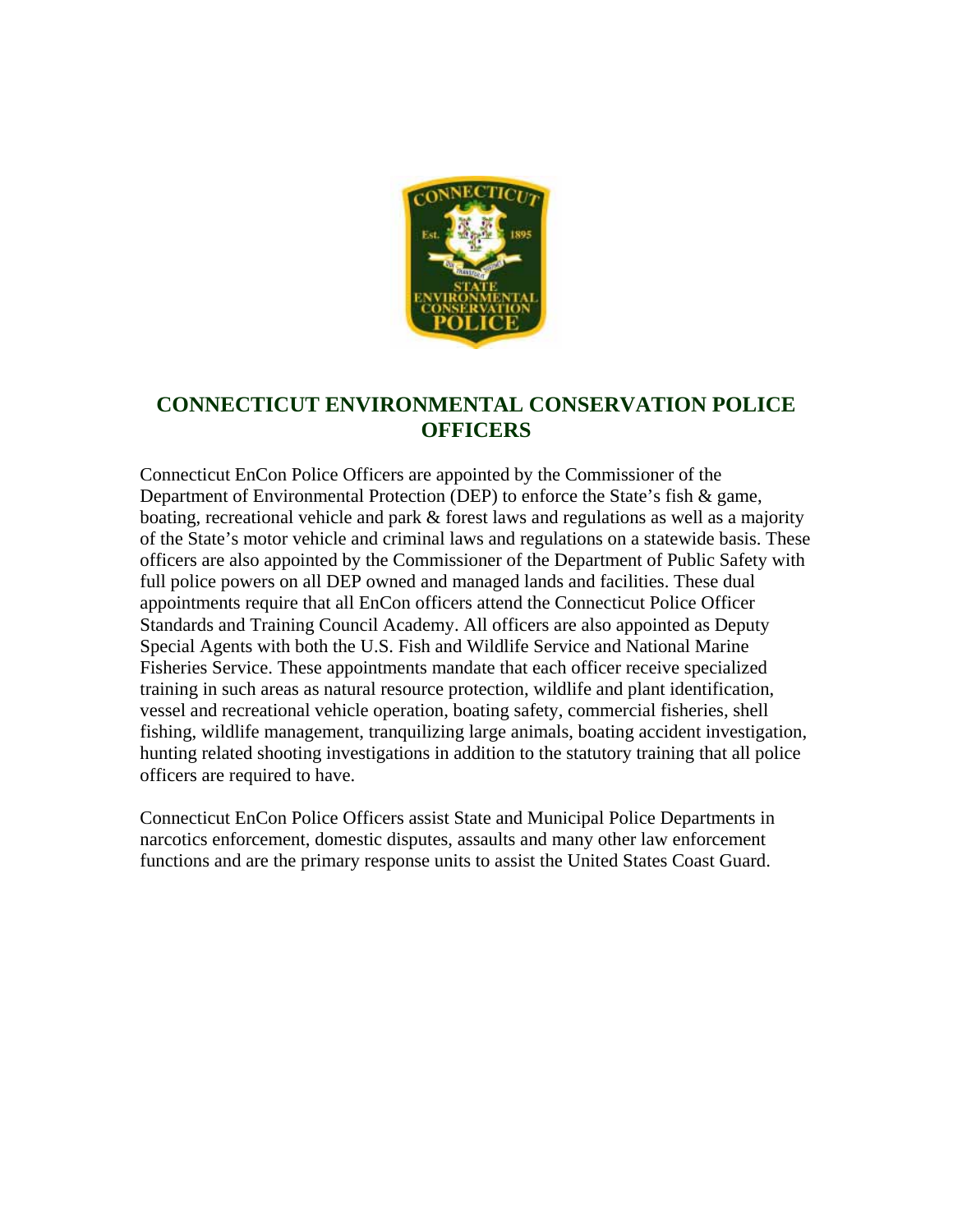

**EnCon Police Winter Patrol**

## **MISSION STATEMENT**

The Mission of the Division of State Environmental Conservation Police is the protection of the public and our natural resources through the efficient and effective use of Division resources for education and public outreach, the prevention of crime and accidents and the enforcement of laws and regulations.

#### **Goals**

Goal 1: To fairly and impartially enforce state and federal laws and regulations.

Goal 2: To enhance the protection of the public and our natural resources through cooperative crime prevention and awareness efforts with constituency groups and the public.

Goal 3: To promote a progressive working environment through, training, career development and equal opportunity for advancement.

Goal 4: To maintain the professionalism of officers and staff and promote public service.

Goal 5: To promote cooperation with other disciplines both inside and outside the Division.

Goal 6: To acquire and maintain technology and equipment to improve efficiency, effectiveness and safety.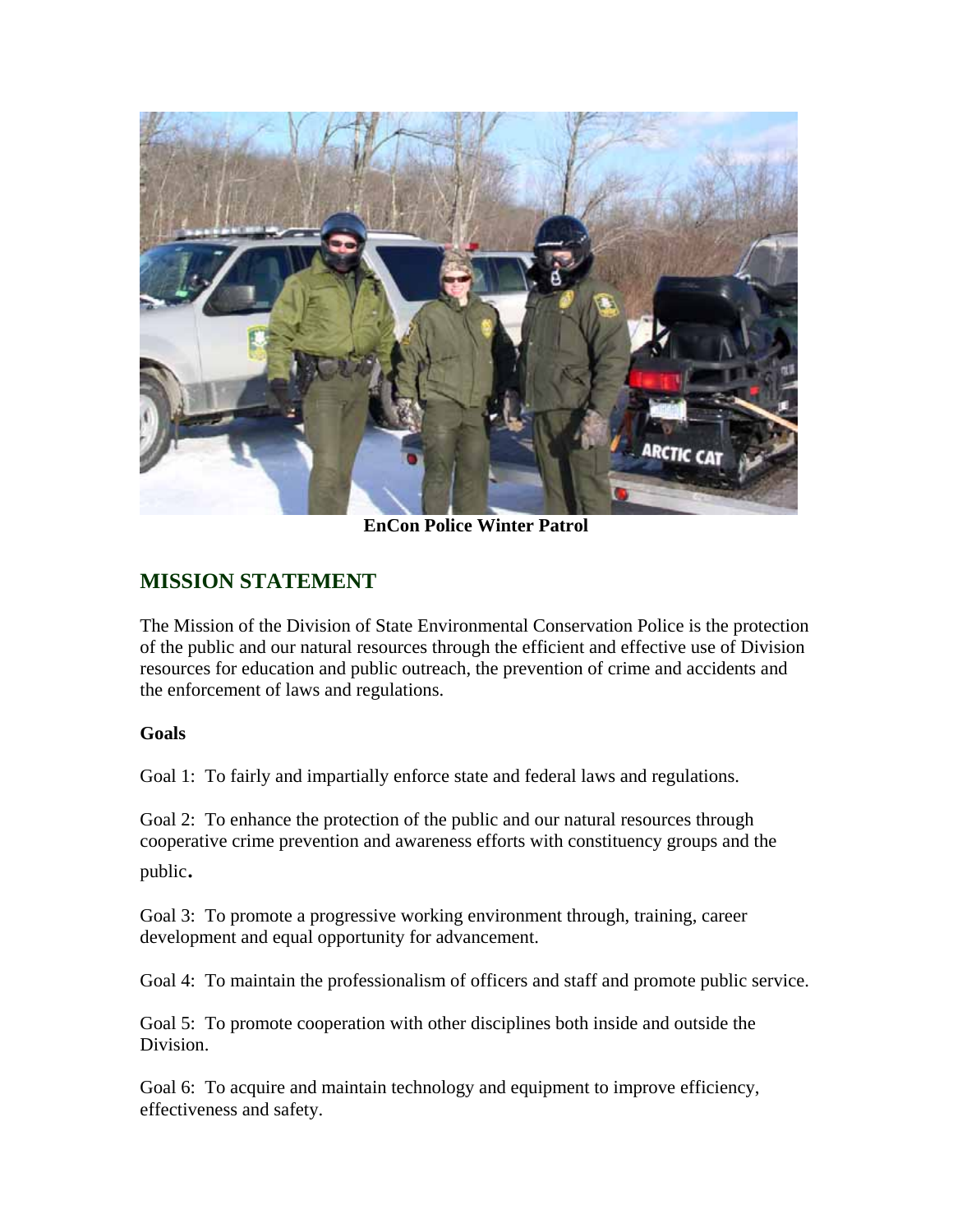#### **FISH AND GAME ENFORCMENT**

Connecticut EnCon Police Officers not only have the responsibility of enforcing Connecticut's fish and game laws and regulations, but are also Deputy Special Agents of the U.S. Fish and Wildlife Service and National Marine Fisheries Service and as such may also enforce U.S. Federal Codes concerning the taking of fish and wildlife. Their duties in fish and game enforcement include a wide range of activities from checking sporting and commercial licenses, tags and permits to undercover assignments investigating suspected violations of fish and game law.

The purpose of enforcing fish and game laws is to ensure that the state's wildlife populations are not harvested in excess or illegally exploited for commercial gain. Excessive harvesting or exploitation of a species can lead to an overall decline of the resource or contribute to the extinction of a species. Through the enforcement of fish and game laws and regulations EnCon Police Officers help to maintain sustainable populations of wildlife species for future generations to enjoy.

#### **BOATING**

EnCon Police Officers are responsible for patrolling all waters within the State, including Fishers and Long Island Sound, for recreational boating safety enforcement. Officers enforce state boating laws and regulations to ensure a safe and enjoyable boating experience for the many recreational boaters that enjoy Connecticut waterways each year. To enhance the safety of boaters, EnCon Police Officers inspect boats for compliance with safety equipment requirements and operator certifications as well as monitoring boating traffic for moving violations.

 EnCon Police Officers utilize various sized patrol vessels to patrol Connecticut's waters. A new 42' Wesmac commercial fisheries patrol vessel, powered by a 700 HP Lugger diesel engine, is equipped with a commercial hauler and state-of-the-art electronics and provides EnCon Police Officers with all weather capability for enforcement and search & rescue missions on Long Island Sound.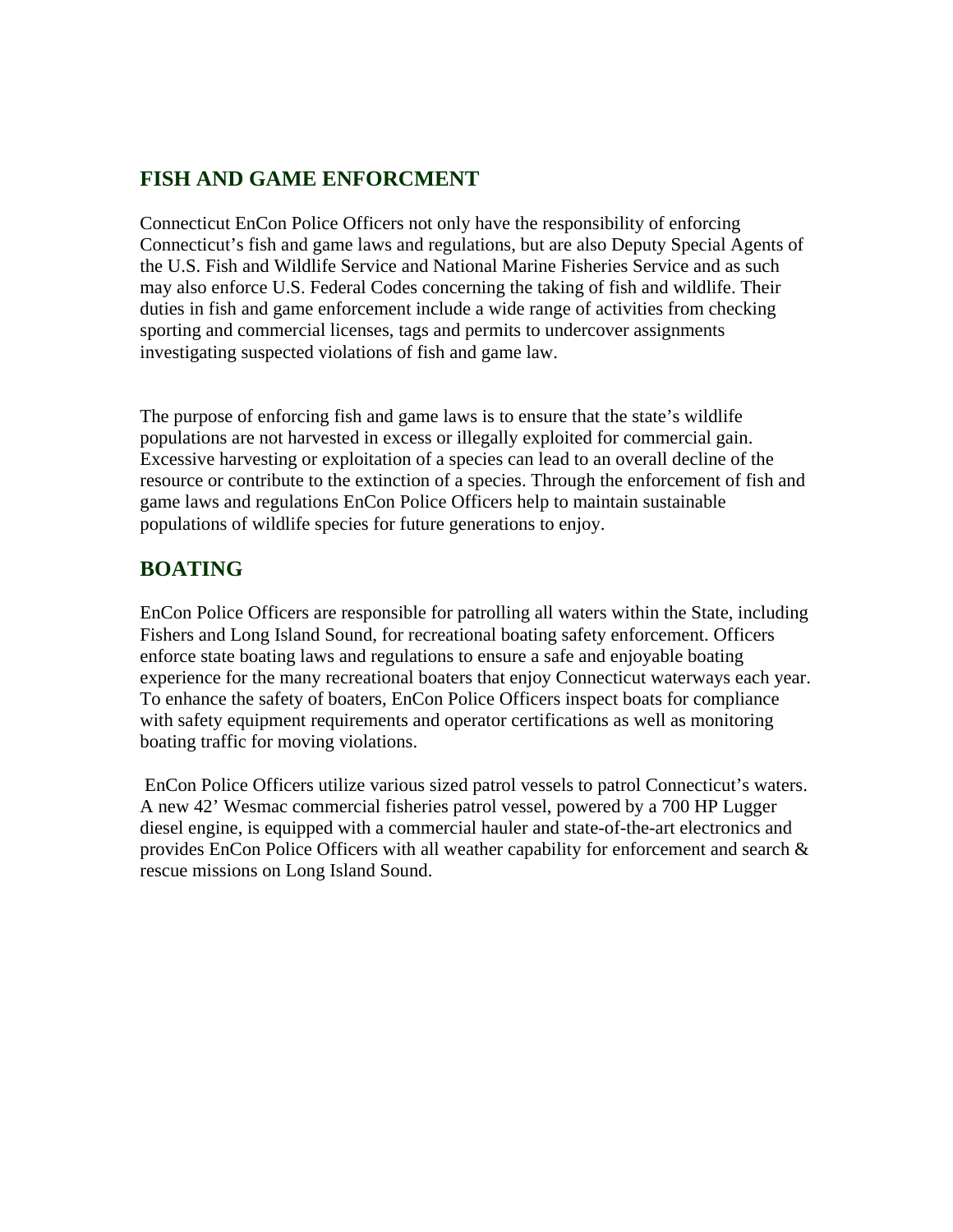

**42' Wesmac, PV "Guardian"** 

The Division is responsible for oversight of lake authority marine patrol units on Lake Candlewood and Lake Housatonic. These lake patrol units work under the supervision of an EnCon Police Sergeant who coordinates their patrols and training activities. Each lake patrol officer must successfully complete a 60-hour training course that provides comprehensive training in boating laws, boating under the influence enforcement, vessel boarding procedures, officer safety and first aid. In addition to training lake patrol officers the Division provides EnCon Police Officers to serve as instructors for the Boating Safety Division's law enforcement training programs for marine police units.

EnCon Police Officers also investigate boating accidents that occur on Connecticut waters. In 2005 EnCon Police Officers investigated 56 boating accidents. The Division maintains a Boating Accident Reconstruction Unit (B.A.R.U.) whose members investigate boating accidents that involved the death or serious physical injury of a person. The B.A.R.U. consists of 10 officers supervised by a sergeant, all of whom are specially trained in the field of boating accident reconstruction.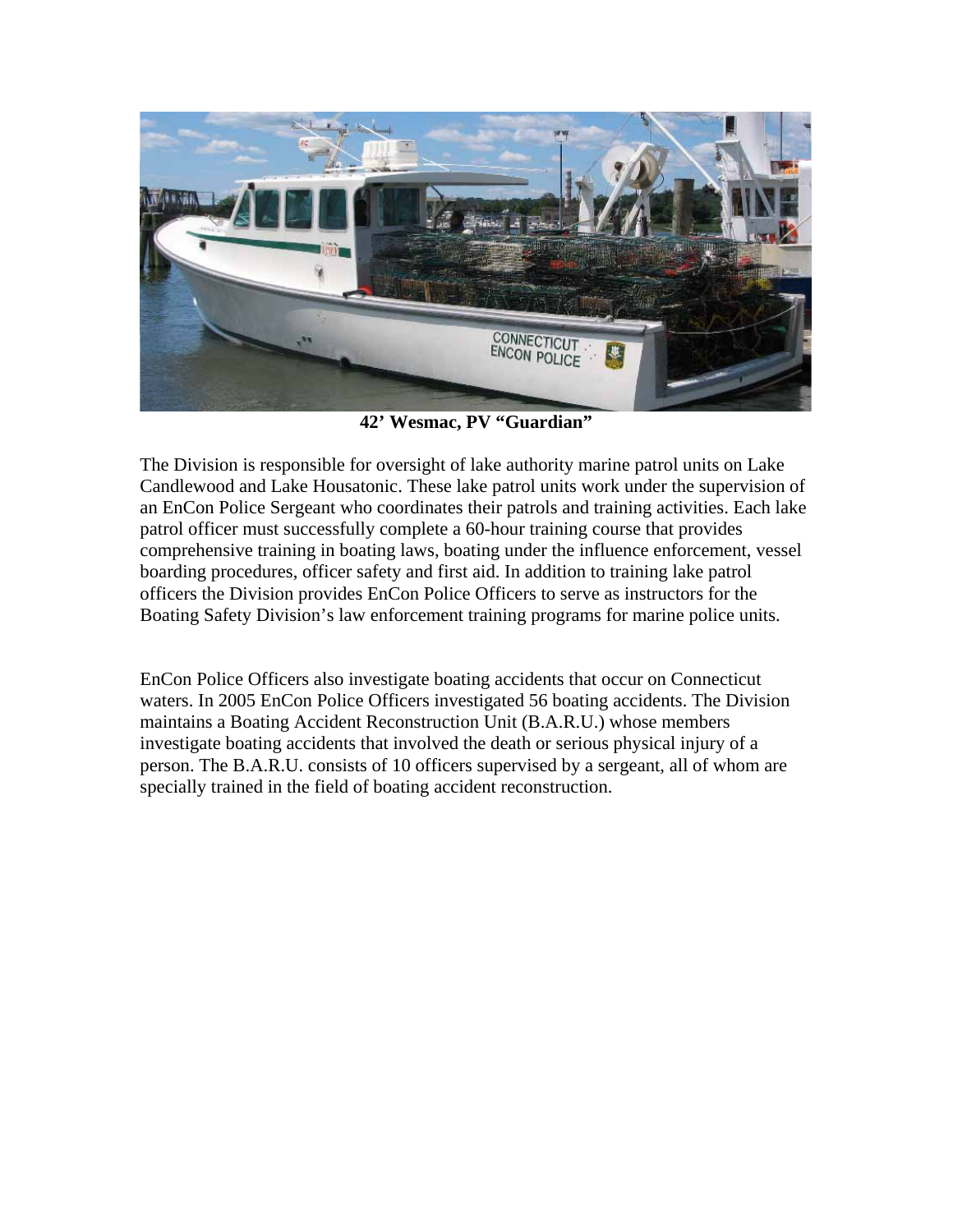

**Boating Accident Investigation** 



**The "Guardian" (L) and SafeBoat (R) at Old Lyme HQ** 

## **COMMERCIAL FISHING**

 EnCon Police Officers are responsible for enforcing Connecticut's laws and regulations pertaining to the commercial harvesting of fish and shellfish. As Deputy Special Agents of the National Marine Fisheries Service they may also enforce Federal Codes concerning the commercial harvesting of marine fish and shellfish. EnCon Police Officers routinely inspect commercial fishing vessels to ensure compliance with species limitations,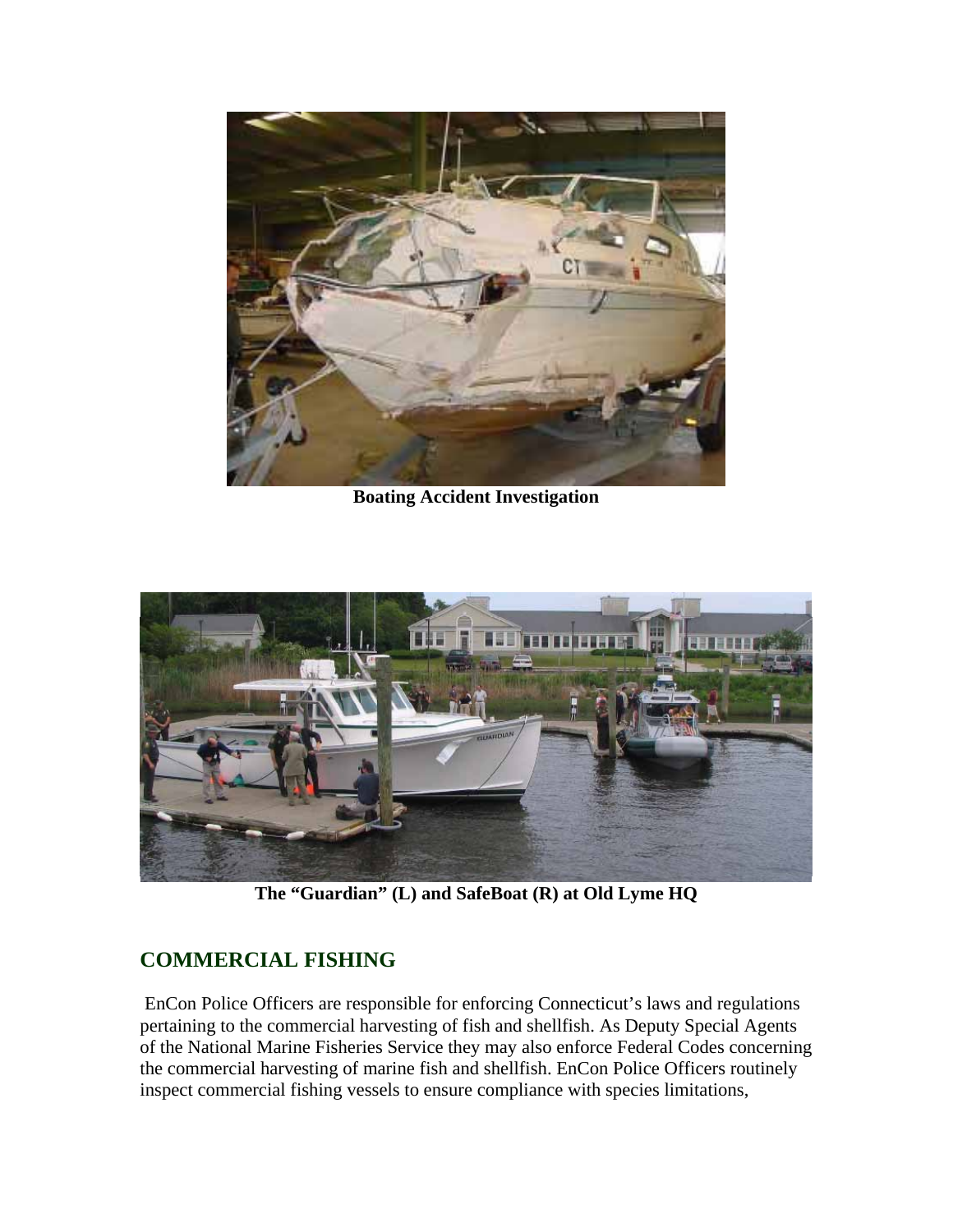licensing and permit requirements and other laws pertaining to the commercial fishing industry.



**The Stonington Town Dock-Fishing Fleet** 

The EnCon Police Division's Marine District officers work closely with the Connecticut Department of Agriculture's Bureau of Aquaculture and the United States Food & Drug Administration to help ensure that contaminated shellfish do not reach the consumer market. In 2006, EnCon Police Officers conducted 2,345 shellfish bed checks in 24 different towns.



**EnCon Officers Hauling Lobster Pots** 

## **WILDLIFE MANAGEMENT**

 EnCon Police Officers respond to reports of sick, injured or nuisance wildlife. Officers responding to such reports make every effort to save the life of the animal or to relocate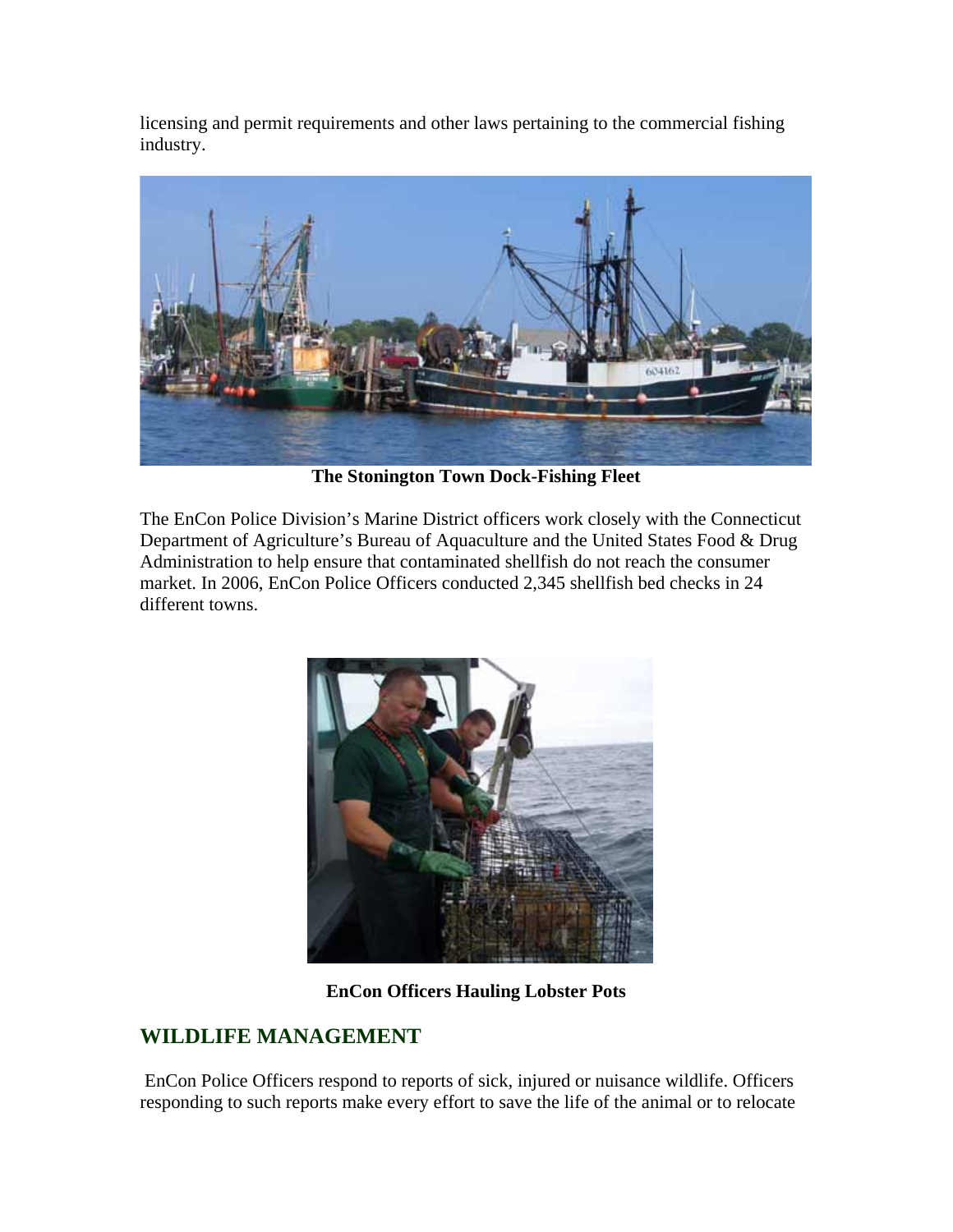the animal to a more suitable habitat to reduce conflict between the animal and humans. In the case of injured wildlife, if possible, the officer will turn the animal over to a licensed wildlife rehabilitator for care with the goal of eventual return of the animal to it's natural environment.

 EnCon Police Officers work with Department biologists to monitor Connecticut's growing black bear population and work to protect the public through education about living with black bears. In 2006 there were 1,298 reports of bear sightings and nuisance bear complaints. During winter months hibernating bears are located and data regarding population, health and the number of cubs with sows is gathered.

In addition to black bears, Connecticut has a growing moose population. EnCon Police Officers assigned to the Chemical Immobilization team are experienced at tranquilizing and relocating moose from urban to rural areas of the state. Moose require special handling when tranquilized. Officers must cover the moose with ice to keep the moose from overheating and in many cases provide the moose with oxygen during transport. Once a moose is relocated, officers and biologists monitor the moose until it can safely return to the wild.

#### **PARKS AND FORESTS**

 EnCon Police Officers serve as the primary police agency within our state parks and forests. Criminal activity of the same type that occurs in urban or residential areas also occurs within these areas. Officers conduct patrol work within our state parks and forests to act as a deterrent to such criminal activity. When crimes do occur in these areas, EnCon Police Officers respond to the complaints and conduct investigations with the goal of apprehending those responsible for the criminal activity. During 2006, officers responded to 2,360 incidents and made 979 arrests and issued 375 written warnings in our state parks and forests for crimes against people and property as well as narcotics and alcohol violations.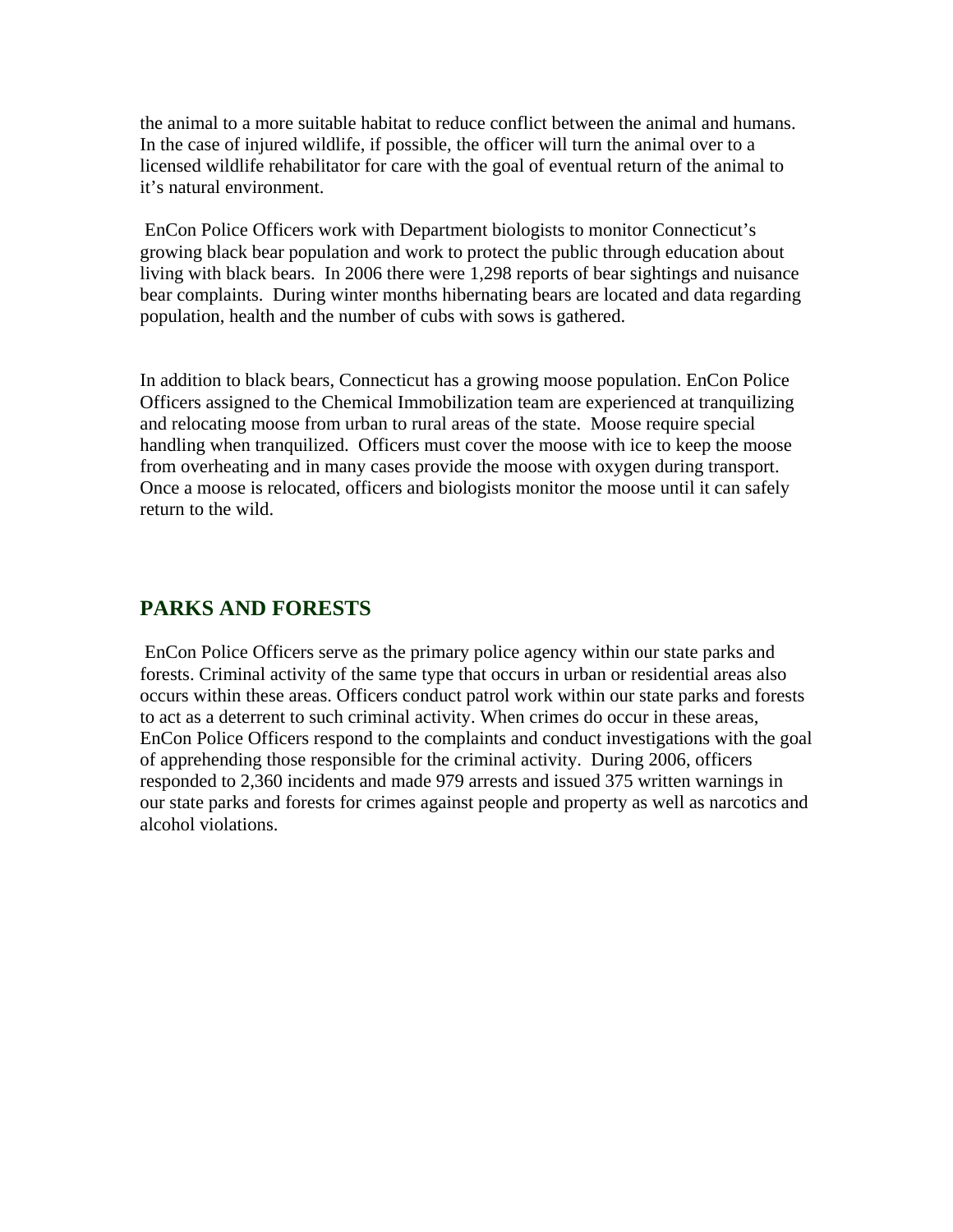

**State Forest Motorcycle Enduro Speed Compliance** 

## **RECREATIONAL VEHICLES**

EnCon Police Officers enforce state laws and regulations pertaining to the operation of snowmobiles and all terrain vehicles on state owned or managed properties and on frozen bodies of water. Officers utilize snowmobiles, all terrain vehicles and off road motorcycles to patrol for potential violators. In addition, the Division is assisted by the Connecticut State Police Aviation Unit. In 2006, EnCon Police Officers responded to 616 incidents related to recreational vehicles and made 273 arrests and issued 47 written warnings for violations.



**EnCon Officers Conduct All Terrain Vehicle Training**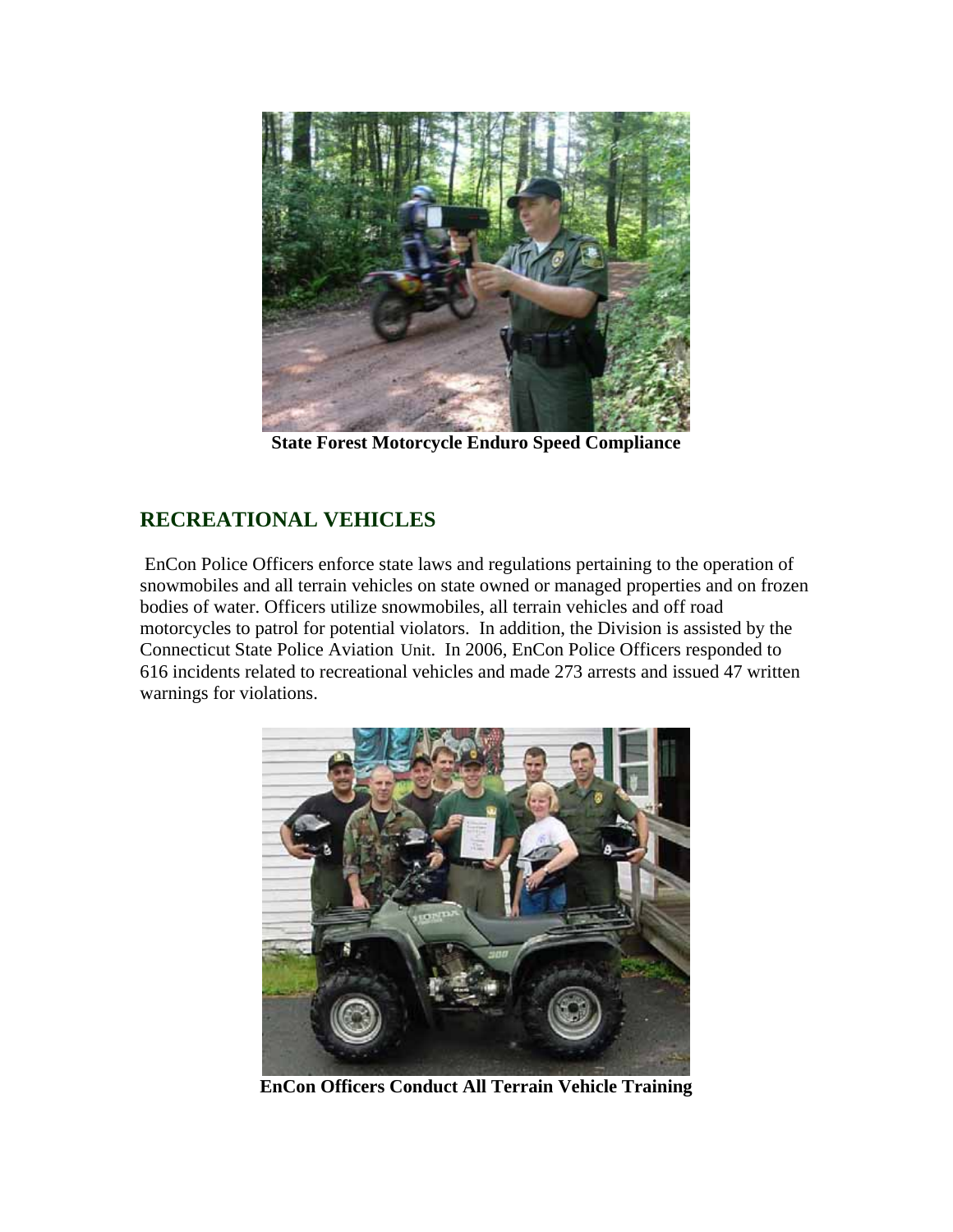#### **SEARCH & RESCUE**

During 2006, EnCon Police Officers responded to 43 Search & Rescue (SAR) and missing person incidents in Connecticut State Parks and Forests, on the state's lakes and rivers and on Long Island Sound. These missions ranged from locating lost hikers to recovery of drowning victims. EnCon Police Officers provide a valuable service to local and State police, fire departments and the US Coast Guard in SAR missions due to their extensive knowledge of the remote areas of the state and our offshore waters. Officers utilize patrol vessels, all-terrain vehicles and snowmobiles to augment these search efforts.



**Search & Rescue Training** 

## **HOMELAND SECURITY**

Since the terrorist attacks of September 11, 2001, the EnCon Police Division has been tasked with a number of responsibilities related to Homeland Security. As a result of these attacks, the mission of the United States Coast Guard has involved additional off shore patrol assignments. These assignments have had an impact on the Coast Guard's ability to respond to Search & Rescue missions on Long Island Sound. In order to protect public safety, and to assist the Coast Guard, the EnCon Police Division serves as their primary backup. EnCon Police Officers actively patrol public watershed areas by vehicle and on foot to enhance the level of security of public drinking water supplies. Officers also conduct waterborne security patrols of the major harbor areas of the state to augment U.S. Coast Guard resources to protect this infrastructure that is vital to Connecticut's economy. Officers also conduct Homeland Security patrols in the waters off the Millstone Point Nuclear Power Plant in Waterford. Officers patrol this area on a 24 hour/7day a week basis during times of elevated terrorist threat levels.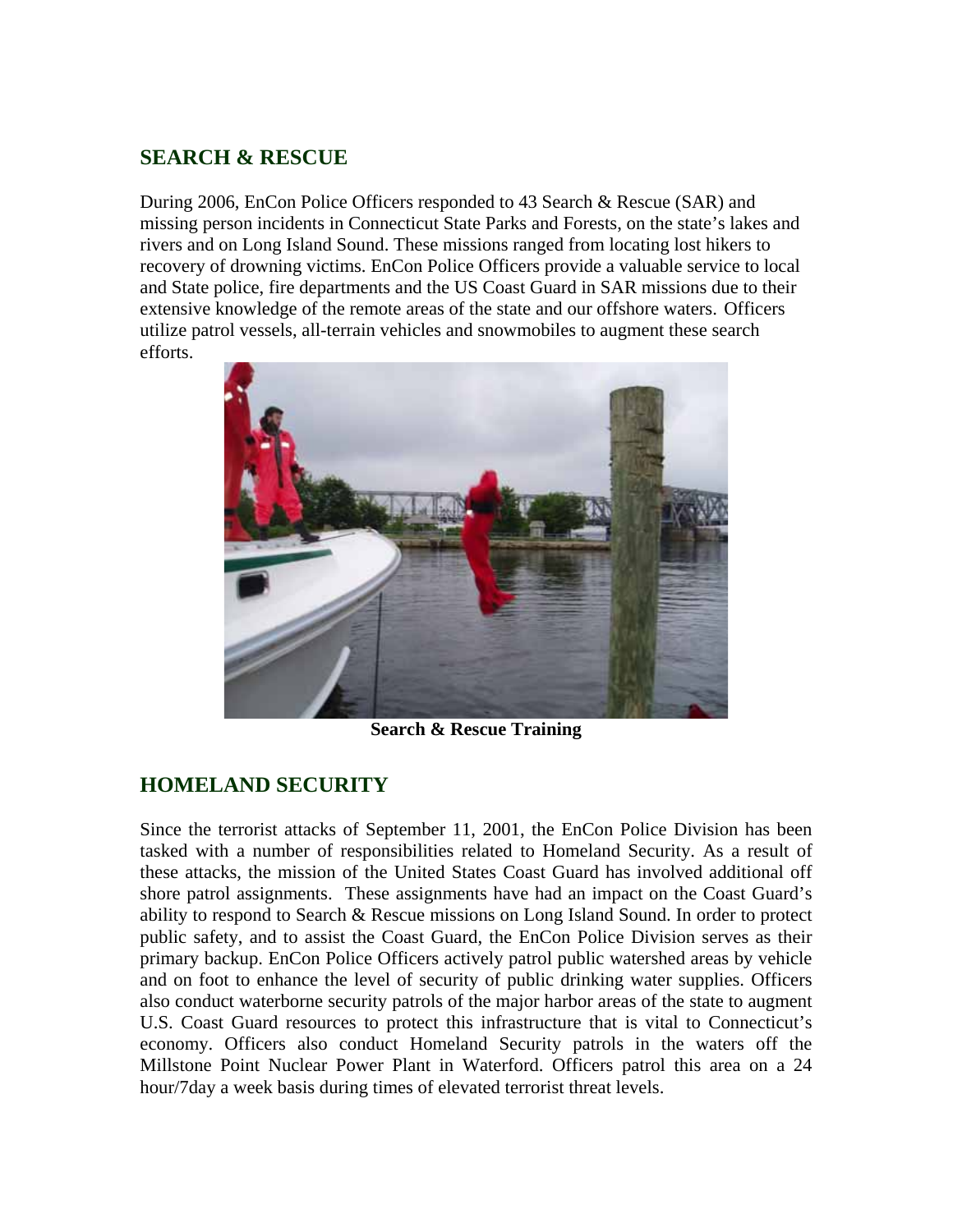

**Submarine Leaving the Port of New London** 

## **PUBLIC OUTREACH**

The EnCon Police Division dedicates numerous hours every year in educating the public on such topics as the protection of our natural resources and safety concerns while enjoying the outdoors. EnCon Police Officers often appear at agricultural fairs, schools, fish & game clubs, businesses, civic and youth group organizations to accomplish this important goal. Officers utilize two mobile trailers that are stocked with educational materials and mounts of indigenous wildlife. In 2006, officers conducted 134 programs, totaling 513 hours that reached approximately 70,000 people.



**Officers Tomassone and Crossman**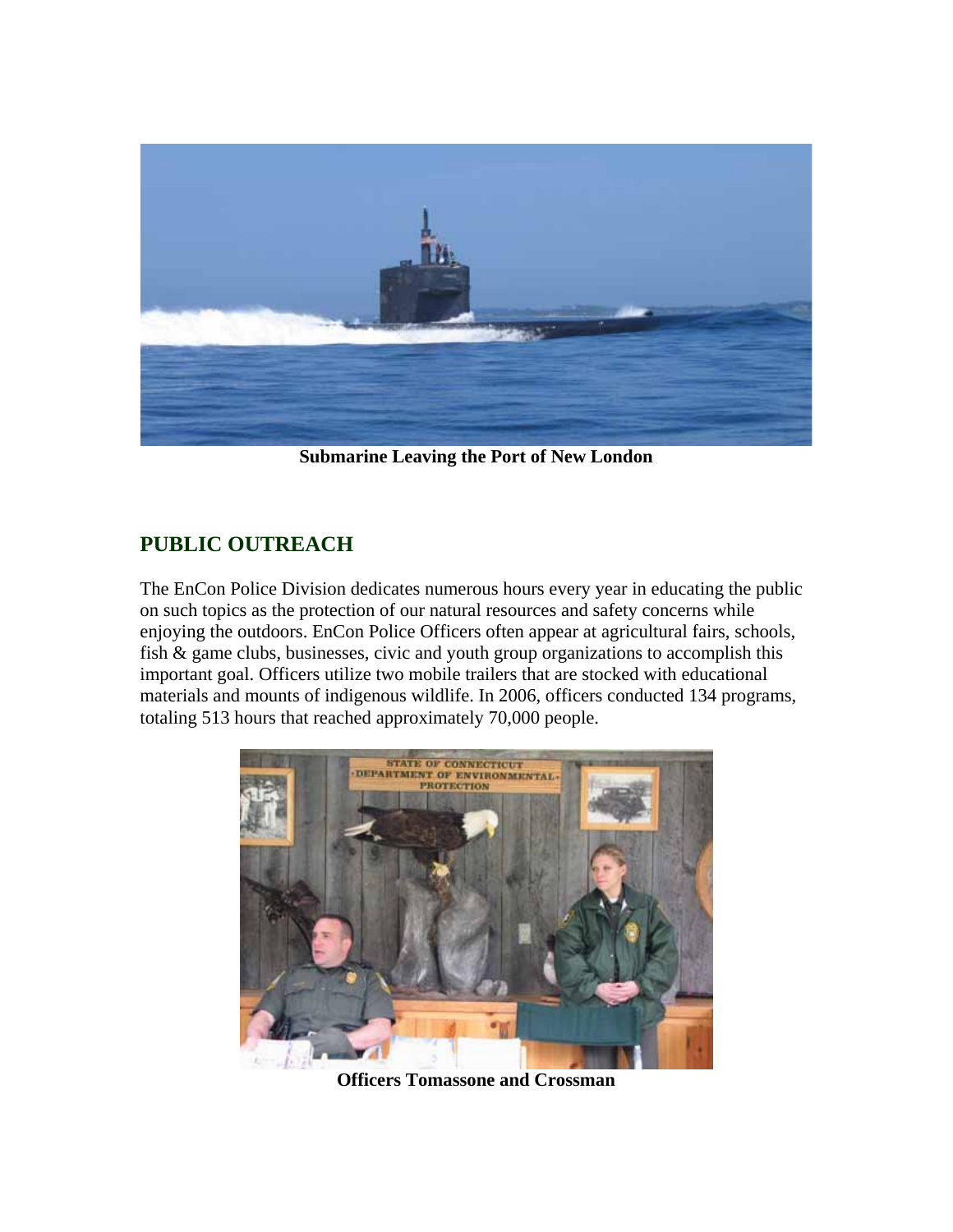#### **NEW STAFFING**

The Division hired two new officers (trainees) in 2006. One officer was assigned to the Marine District and has since left state service for a federal law enforcement position and the second officer is assigned to the Eastern District. This new officer will be in the Trainee phase for up to one year after graduating from the police academy at which time she will work daily with an EnCon Police officer. Upon successful completion of the Trainee phase, the officer will be upgraded to the position of Agency Police Officer (APO). As an APO, she will work independently on Department owned properties. After one year, this officer will be elevated to the position of Environmental Conservation Police Officer. The Division expects to hire six more officers in 2007.

## **EQUIPMENT/ UNIFORM ACQUISITIONS**

During 2006, the EnCon Police Division acquired the following equipment and uniforms:

- 2006 Mako 264 center console T-top patrol vessel powered by twin 225 HP outboards
- 26 new liberty light bars, accessory emergency lighting and sirens for Division fleet vehicles
- 2005 42' Wesmac commercial fisheries patrol vessel powered by a 700 HP lugger diesel engine and all allied electronic navigational equipment
- Twenty-one 2008 Ford F250 pickup trucks and three Ford Crown Victoria police interceptors as replacement vehicles for the fleet.
- 7 Kenwood mobile radios and vertec portable repeater radios
- 5 CSP portable high-band radios
- 14 Mustang "hydro vest" Type V personal flotation devices
- 64 pairs of uniform pants and 64 sets of uniform shirts for Special Conservation **Officers**
- 32 new badges for Special Conservation Officers

## **LEGISLATIVE REVIEW**

In April 2006, the Legislative Program Review and Investigations Committee voted to undertake a study of the Division of State Environmental Conservation Police. The focus of the study was to evaluate their performance in enforcing fish and game laws, state park and forest rules, boating laws, and applicable criminal laws and in conducting related functions. The report examined the adequacy of the Division's authority, the deployment of officers and sufficiency of overall staffing, the trends in the nature and types of incidents and enforcement actions, the conditions of EnCon Police equipment and facilities and a number of selected management practices. The following web link will describe those findings: [http://www.cga.ct.gov/2006/PRIdata/cm/2006CM-01214-](http://www.cga.ct.gov/2006/PRIdata/cm/2006CM-01214-R001000PRI-CM.htm) [R001000PRI-CM.htm](http://www.cga.ct.gov/2006/PRIdata/cm/2006CM-01214-R001000PRI-CM.htm)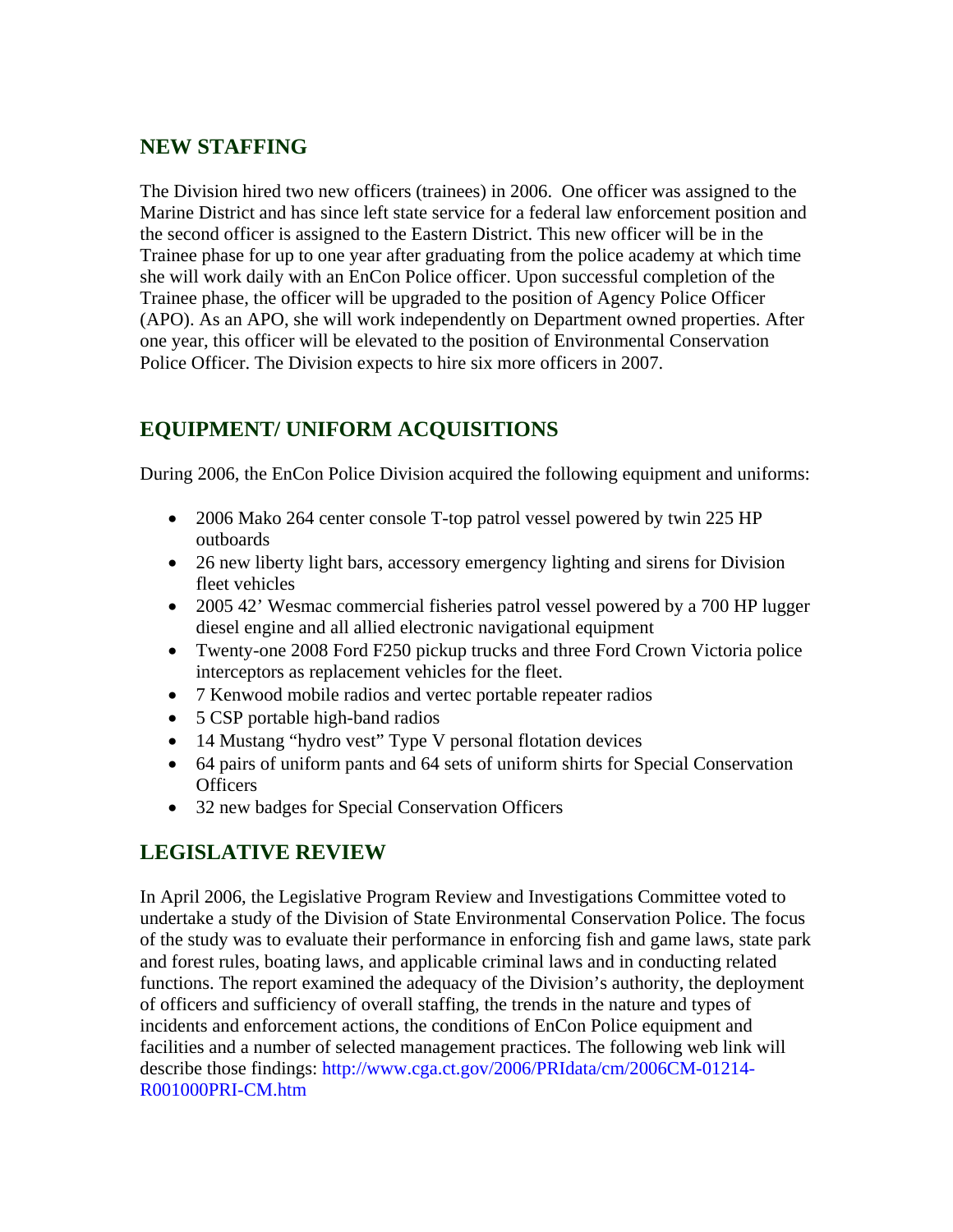## **DIVISION STRUCTURE**

The Division of State Environmental Conservation Police is part of the Bureau of Outdoor Recreation along with the State Parks Division, Land Acquisition & Management and Boating Safety within the Branch of Environmental Conservation of the Connecticut Department of Environmental Protection. Colonel Eric C. Nelson commands the Division. The Division is comprised of three districts, East, West and Marine and the Hartford Headquarters Command Staff. A Captain commands each District. East and West Districts are divided into two patrol sectors each of which is under the supervision of a Sergeant. The Western District has an additional Sergeant assigned to supervise Lake Authority marine patrol.



**Hartford HQ Staff L-R, Sgt Jim Wolfe, Capt. Rick Lewis, Secretary Carla Karle, Col. Eric Nelson Sgt Tom Lewoc, Office Assistant Shauna Hamelin**

#### **MARINE DISTRICT**

The Marine District covers the Connecticut shoreline towns from Stonington to Greenwich and includes the waters of Long Island and Fishers Island Sound. There are three sergeants, twelve Conservation Enforcement Officers and one Agency Police Officer assigned to the Marine District. Captain Kyle Overturf is the District's Commanding Officer. Their responsibilities and duties include commercial and recreational fishing, shellfish, lobster, boating safety and hunting enforcement. These Officers are also responsible for all the law enforcement at State shoreline parks and campgrounds. Officers also assist in homeland security efforts by patrolling the major ports of New London, New Haven and Bridgeport and the area surrounding Millstone Nuclear Power Plant. Officers work in close cooperation with Coast Guard Sector Long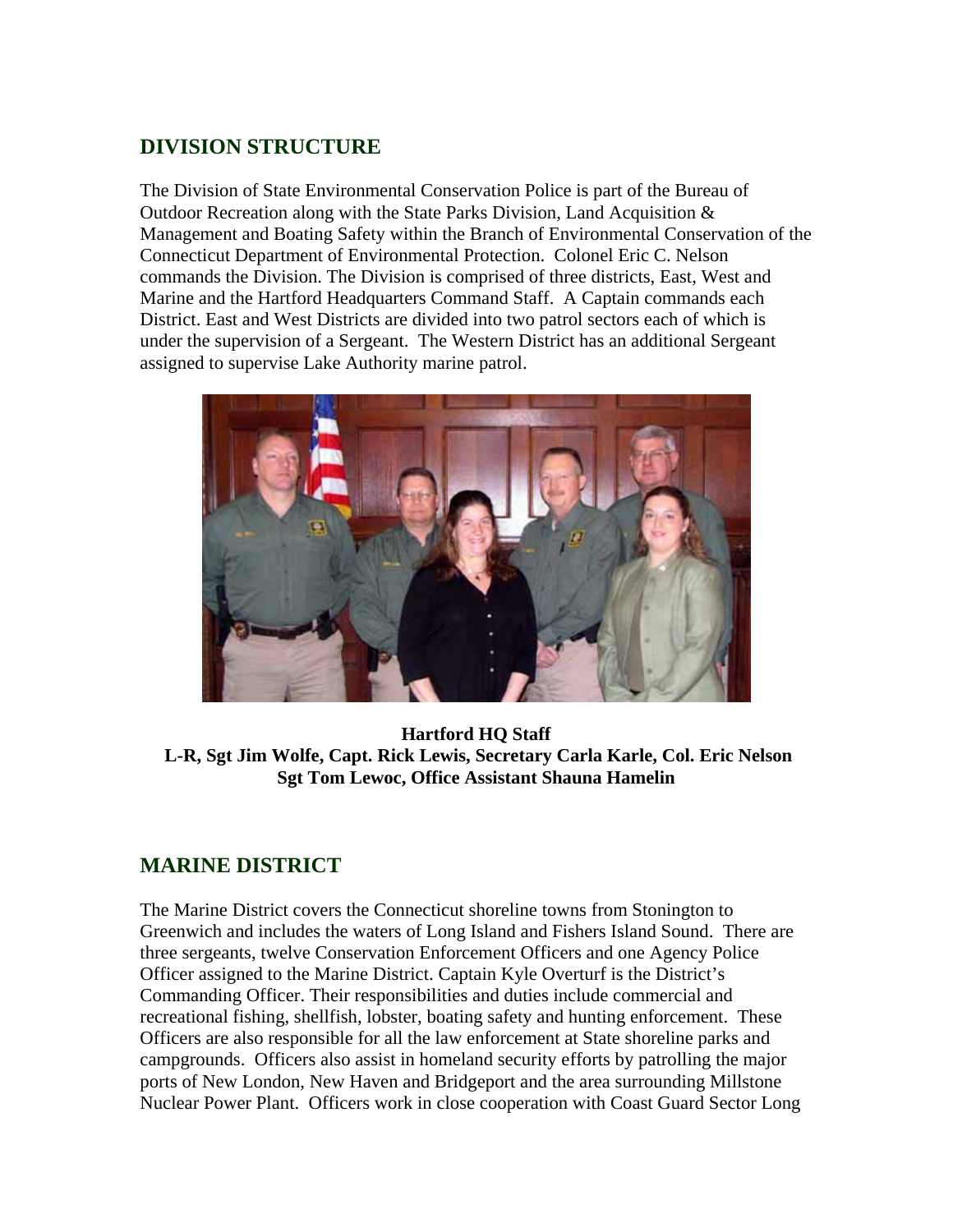Island Sound, which includes stations New London, New Haven and Eaton's Neck, to coordinate boating enforcement efforts, search and rescue operations, homeland security patrols, and commercial fishing enforcement. The Marine District coordinates multiagency Boating Enforcement Initiatives throughout the boating season with the Coast Guard and local marine law enforcement agencies.



**Marine District Officers on board the 42' "Guardian"** 

In June of 2006, the Connecticut General Assembly appropriated one million dollars to fund a lobster restoration program for Long Island Sound. A Lobster Restoration Advisory Committee, whose members were defined through legislative language, was formed to develop and implement a "V" notch program to protect female lobsters in an effort to rebuild the Long Island Sound lobster stock. The plan, which was approved by the Atlantic States Marine Fisheries Commission for it's conservation value, calls for students from three Connecticut vocational high schools that specialize in aquaculture studies to conduct notching aboard commercial lobster vessels during routine harvest trips. The students will be employed by the City of Bridgeport and paid for their time and the commercial fishermen will be paid for each female lobster "V" notched. Beginning in November, officers from the marine district, in conjunction with the D.E.P.'s Marine Fisheries lobster biologist, began training faculty and students from the Ella T Grasso Technical School in Groton, The Sound School in New Haven and the Bridgeport Regional Vocational Aquaculture School. Utilizing the 42' Guardian and 36' JC, DEP staff hauled commercial pot gear in Long Island Sound with students and faculty on board. During these training sessions, students and faculty were taught the basics of personal safety equipment use and maintenance, vessel and commercial operations safety and the methodology for recording biological observations for lobsters caught, including determining the sex and length as well as proper handling for "V" notching. Over sixty students and faculty were trained in November and December and the program is expected to begin in January of 2007.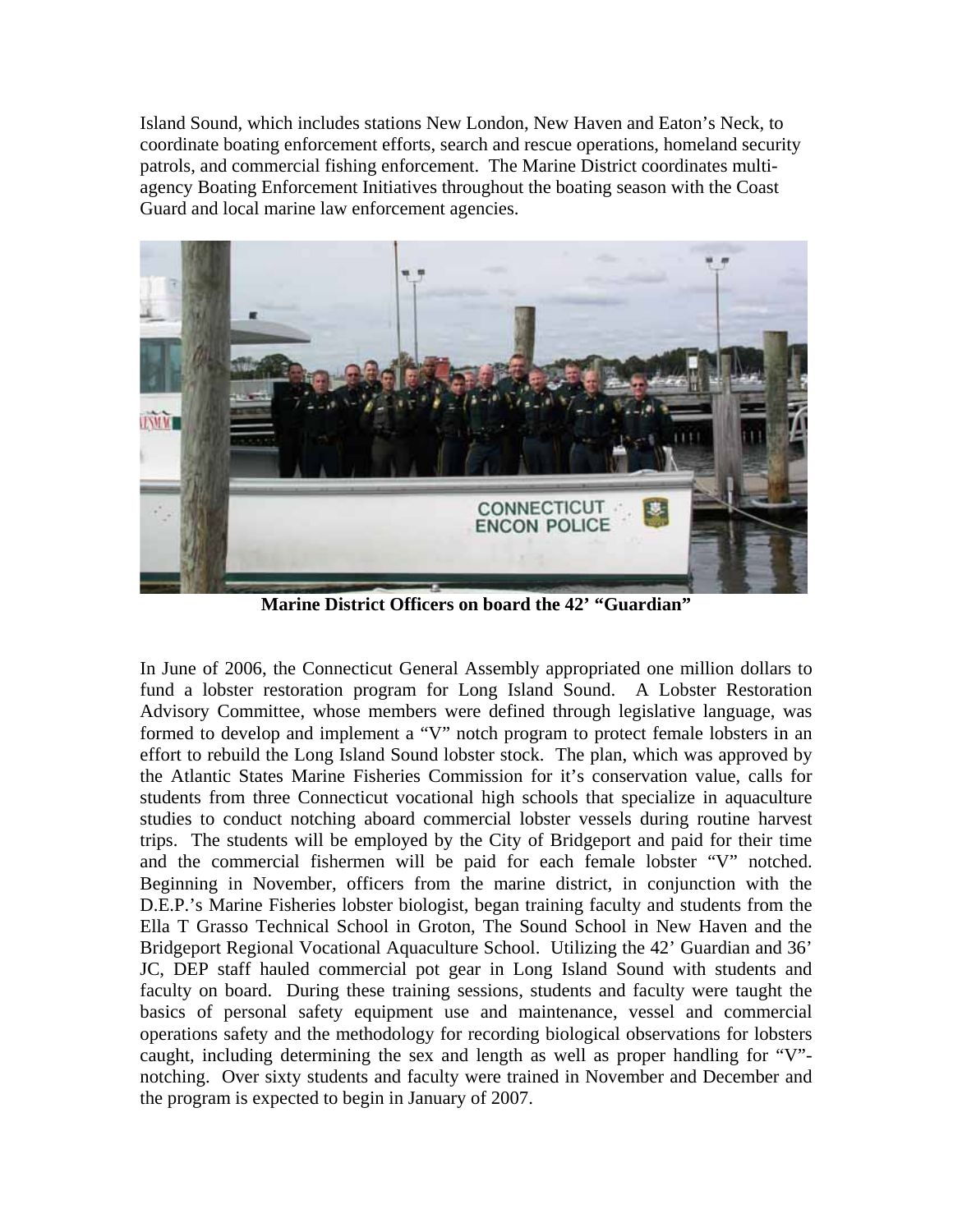

**Students from the Ella T. Grasso Technical School attend a training session aboard the 42' "Guardian"** 

On 6/9/2006, five EnCon Officers from the Marine District participated in training on proper use of coldwater immersion suits and life rafts at Old Lyme Headquarters. The newly acquired 42' Guardian and 36' JC are both equipped with life rafts as required by Coast Guard regulations for commercial fishing vessels. A representative from Life Raft and Survival Equipment Inc. trained officers Healy, Kane, Tavares, Chemacki and Samorajczyk on the proper use and deployment of coldwater immersion suits and life rafts.



**Officers training in cold weather work suits in the Connecticut River**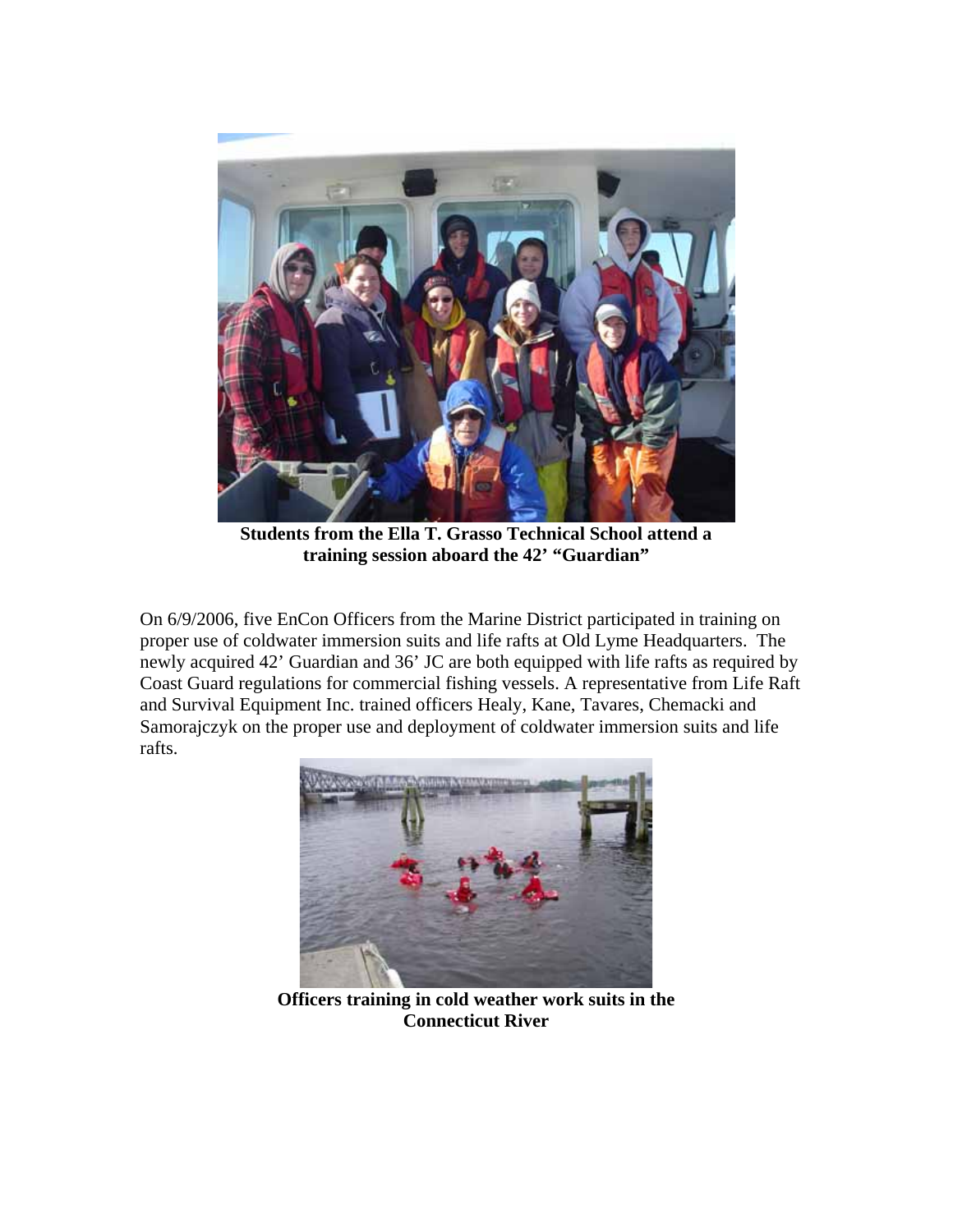## **MARINE DISTRICT HIGHLIGHTS**

 In August of 2006, the National Marine Fisheries Service (NMFS) requested assistance from Connecticut's EnCon Police in a case involving a Rhode Island commercial fisherman. The commercial fisherman's federal permit was under sanction and the NMFS had information that the subject was fishing lobster gear in federal waters southeast of Block Island. Utilizing the "Guardian", Connecticut's 42-foot Wesmac patrol vessel, officers from Connecticut along with NMFS agents and Environmental Police Officers from Rhode Island conducted two off shore patrols southeast of Block Island. Two hundred and forty lobster pots that were being illegally fished were seized and brought to the Connecticut D.E.P.'s Old Lyme Headquarters. The case is currently under investigation by NMFS.



**Officer Tavares Inspecting a lobster Pot** 

On 6/2/2006, EnCon Police Officer responded to a report of a plane crash in Baker's Cove in Groton in the vicinity of Groton/New London airport. A Lear Jet crashed in the water with five persons on board. Officer Mieldzioc and Yacovou were the first EnCon officers to arrive on scene on board a 25' patrol vessel. They assisted securing the scene and transporting emergency personnel from shore to the crash site. The 27' Safeboat also responded from Old Lyme Headquarters with a crew of three on board and assisted with scene security once it arrived. The Division's 25' Sea Arc was used by the State Police Dive team as a dive platform during the operation. Three passengers on board the jet were rescued but the pilot and co-pilot died in the crash. Officer Mieldzioc and Officer Rose returned the next day on the 25'Sea Arc and assisted the State Police Major Crime Squad. They also escorted the barge carrying the plane wreckage to the State Pier in New London where it was secured.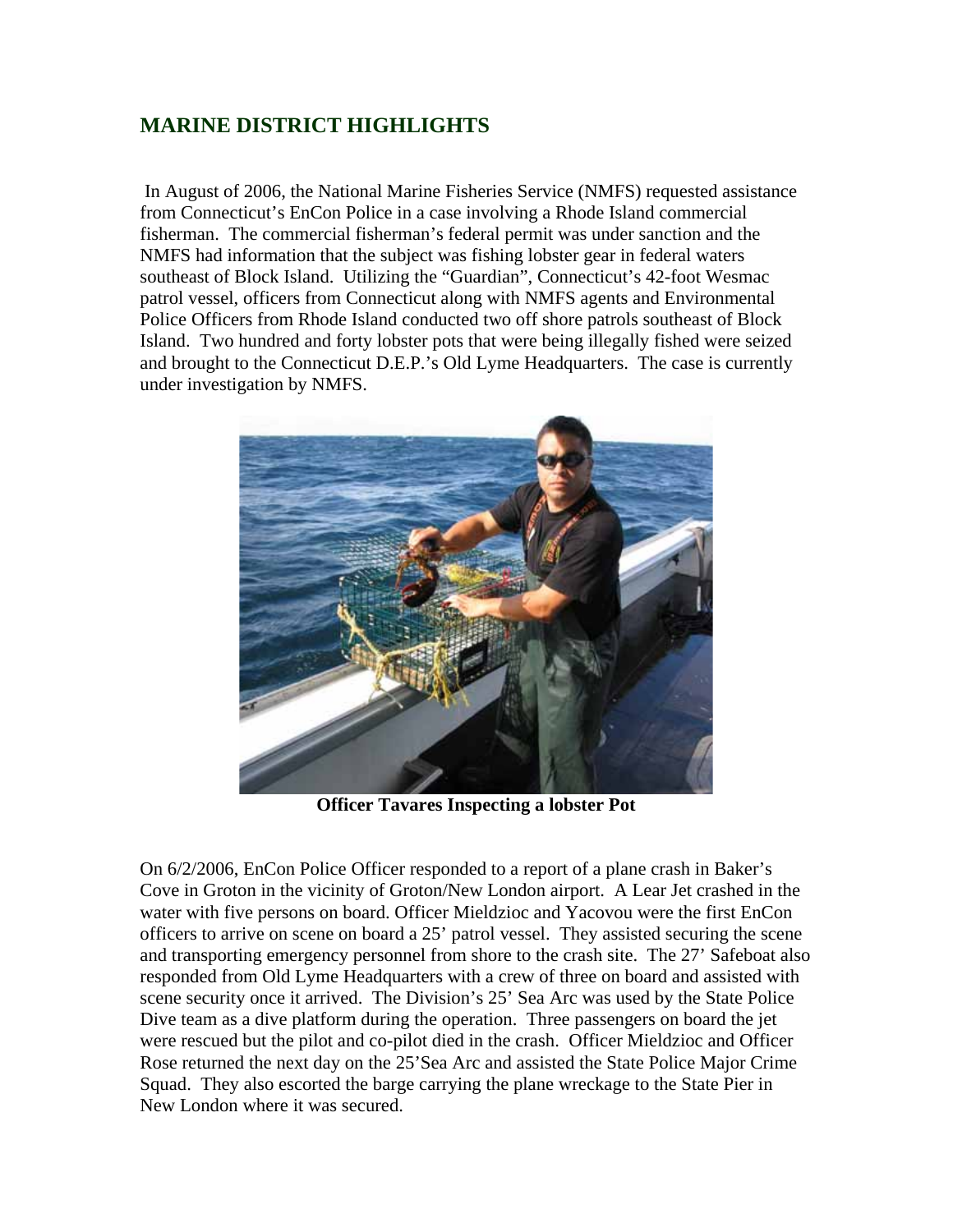On 10/12/2006, Officer Bruce Gagliardi arrested two subjects on numerous charges relating to the possession and sale of striped bass and bluefish. Assisted by Sgt. Healy and Officer Kane, Officer Gagliardi arrested the two subjects at the Pine Island Marina in Groton as they returned from fishing. The subjects were in possession of twenty-six striped bass, which is twenty-two over the daily limit, eleven of which were less than the legal length. They were also in possession of twenty-three bluefish, three over the daily legal limit. The officers seized a total of forty-nine fish. During questioning, the subjects admitted that they were planning to sell the fish. The subjects did not have commercial licenses necessary to sell bluefish and the sale of striped bass caught from Connecticut waters is illegal. The subjects were released on a promise to appear at New London Superior Court on November 6, 2006. After being photographed, the fish were given to an area food kitchen.

.

On 11/18/2006, Sgt. Healy and Officer Kane were patrolling for deer hunting activity in the town of Waterford. Officer Kane found a vehicle parked near an abandoned house and began checking the woods in the area. He heard two rifle shots and went to the area where he saw two males dressed in camouflage clothing carrying rifles. Officer Kane approached the subjects and asked them what they were doing. They replied that they were target shooting. Officer Kane saw a dead deer a short distance from their location and one of the subjects admitted to shooting it. The subject that admitted to shooting the deer had no permits or hunting license. The other subject had a hunting license but no deer tags or written consent to deer hunt the property. Sgt. Healy and Officer Kane brought the subjects back to their patrol vehicle and ran a records check on the subjects. The officers determined that the subject who shot the deer was a convicted felon. He was taken into custody and transported by Officer Kane to Troop E for processing. The second subject was issued a summons for the violations at the scene and released. The deer and both rifles were seized as evidence.

#### **Marine District's 2006 Officer of the Year Nomination**

The Marine District's nominee for Officer of the Year for 2006 is Conservation Officer Jeff Samorajczyk. Officer Samorajczyk is a seven- year veteran of the Division and has spent his entire career in the Marine District. He is very active in the realm of marine fisheries, shellfish and boating enforcement. He is also very knowledgeable in the areas of waterfowl and deer hunting enforcement. In January of 2006, Officer Samorajczyk transferred to the Central Marine Sector. He quickly became familiar with the area and made arrests for undersized striped bass in Old Saybrook, an arrest for lobster violations in Branford and numerous arrests in Guilford for undersize and over the limit of blackfish. He also made an arrest in Bridgeport in which the subject was on a bicycle and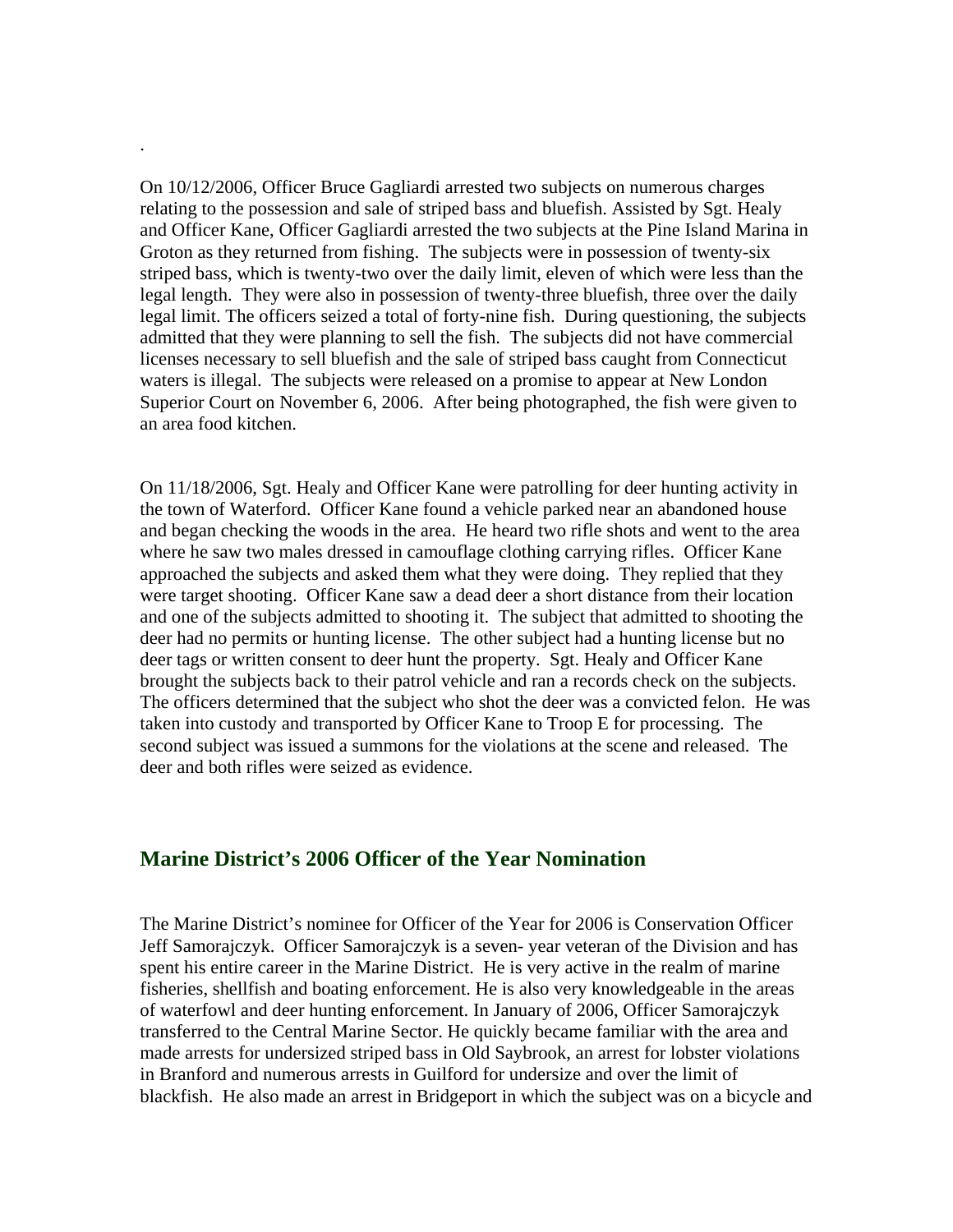had the bass hidden in a backpack. The subject had three prior convictions for possession of undersize striped bass. Officer Samorajczyk actively patrolled Hammonasset Beach State Park during the summer. As part of this patrol area, he was always willing to work any shift assigned to him. He was responsible for the arrest of a subject in the park for driving under the influence, reckless driving and public indecency. He participated in a vessel safety training exercise in which he had to put on a survival suit and jump off the 42' Wesmac into the Connecticut River. He is a member of the Division's Chemical Immobilization Team and received a letter of thanks and commendation from a citizen that he assisted with a wildlife problem this year. Officer Samorajczyk is recognized for his positive attitude, attention to duty and willingness to handle any task assigned to him without complaint.

#### **EASTERN DISTRICT**

The Eastern District includes the 60 towns in the eastern half of the State north of the Marine District. There are two Sergeants and twelve Environmental Conservation Police Officers assigned to the District. Captain John Smutnick is the District Commanding Officer.

The officers assigned to the Eastern District handled 3703 incidents in 2006 (a 20% increase over 2005), which resulted in 1227 arrests and 567 warnings (a 25% increase over 2005).

Several high profile law enforcement initiatives were continued in 2006, which included the following high profile patrols and their results: Pachaug State Forest and it's campgrounds which resulted in 74 arrests and 67 written warnings, Miller' Pond State Park which resulted in 46 arrests and 22 written warnings, striper fishing enforcement on the Thames River in Norwich which resulted in 22 arrests and 18 written warnings, boating/fishing enforcement at Pachaug Pond, Beach Pond, Billings Lake and Amos Lake which resulted in 72 arrests and 71 written warnings and Coventry Lake boating enforcement which resulted in 19 arrests and 17 written warnings.

Major enforcement categories in 2006 included 39 Drug related incidents which resulted in 36 arrests; 79 Alcohol related incidents which resulted in 64 arrests and 12 written warnings; 322 Boating incidents which resulted in 142 arrests and 111 written warnings; 376 Deer Hunting incidents which resulted in 40 arrests and 41 written warnings; 472 Inland Fishing incidents which resulted in 231 arrests and 128 written warnings; 583 Park and Forest incidents which resulted in 236 arrests and 160 written warnings; and 366 Recreational Vehicle incidents which resulted in 175 arrests and 13 written warnings.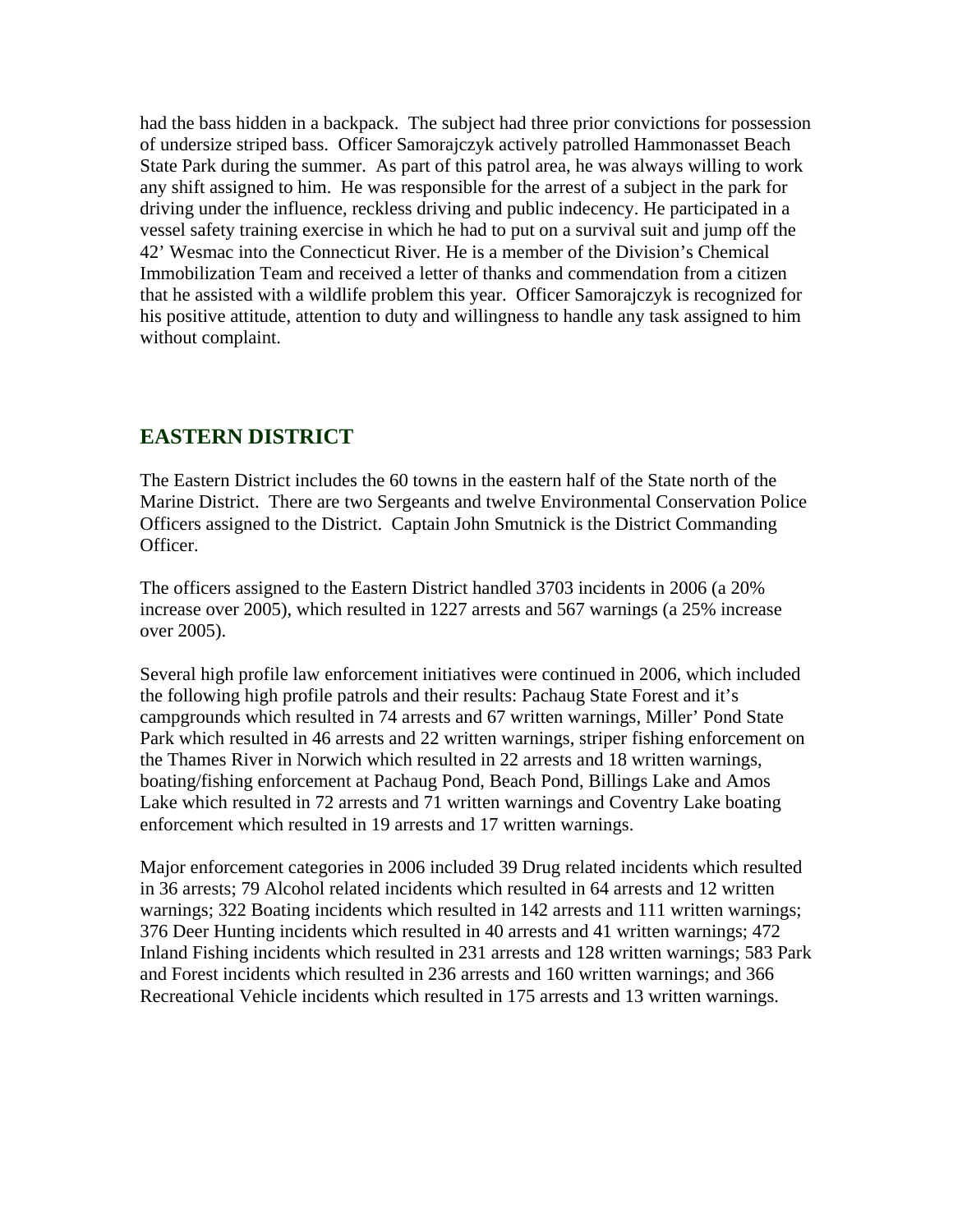

**Eastern District Officers** 

## **EASTERN DISTRICT HIGHLIGHTS**

On 1/15/06, Environmental Conservation Police Officer Bill Myers served an arrest warrant on a 21-year old male charging him with *Delivering Alcoholic Beverages to Minors, Illegally on Premises, Illegal Possession of Keg Beer, and Littering*. The arrest warrant was a result of an investigation conducted by EnCon Police Officer Laura Gregonis. On 9/24/05, Officer Gregonis received an anonymous tip that there had been a keg party at Shenipsit State Forest in Stafford on the previous evening. She went to the scene and found that the locked gate had been opened and she observed a partial keg of beer, numerous open and unopened containers of beer and liquor, empty plastic cups, litter, a 34 full prescription drug bottle, a handheld scale commonly used to weigh narcotics, a pocketbook containing a marijuana pipe and a cell phone. Officer Gregonis was able to interview four of the people who attended the keg party and with their statements was able to obtain the arrest warrant for the supplier of the keg of beer.

On 2/17/06, Environmental Conservation Police Officer Joe Ruggiero served two arrest warrants charging one person with one incident of *Burlary 3rd Degree and Larceny 3rd Degree* and a second incident of *Burlary 3rd Degree and Larceny 4th Degree*. The investigation began in September 2005 when Officer Ruggiero investigated the burglary of two buildings at Cockaponset State Forest in Haddam. In one incident, a maintenance building was burglarized and four chain saws were stolen, and in the other incident a storage building was burglarized and a number of power tools were stolen. Officer Ruggiero worked with the State and local police and was able to develop a suspect in this and a number of other burglaries. The 25-year old male confessed to stealing the items and selling them to support a drug habit.

On 2/26/06, Environmental Conservation Police Officer Eric Johnson was on patrol at Mansfield Hollow State Park where he observed a vehicle parked at the boat launch area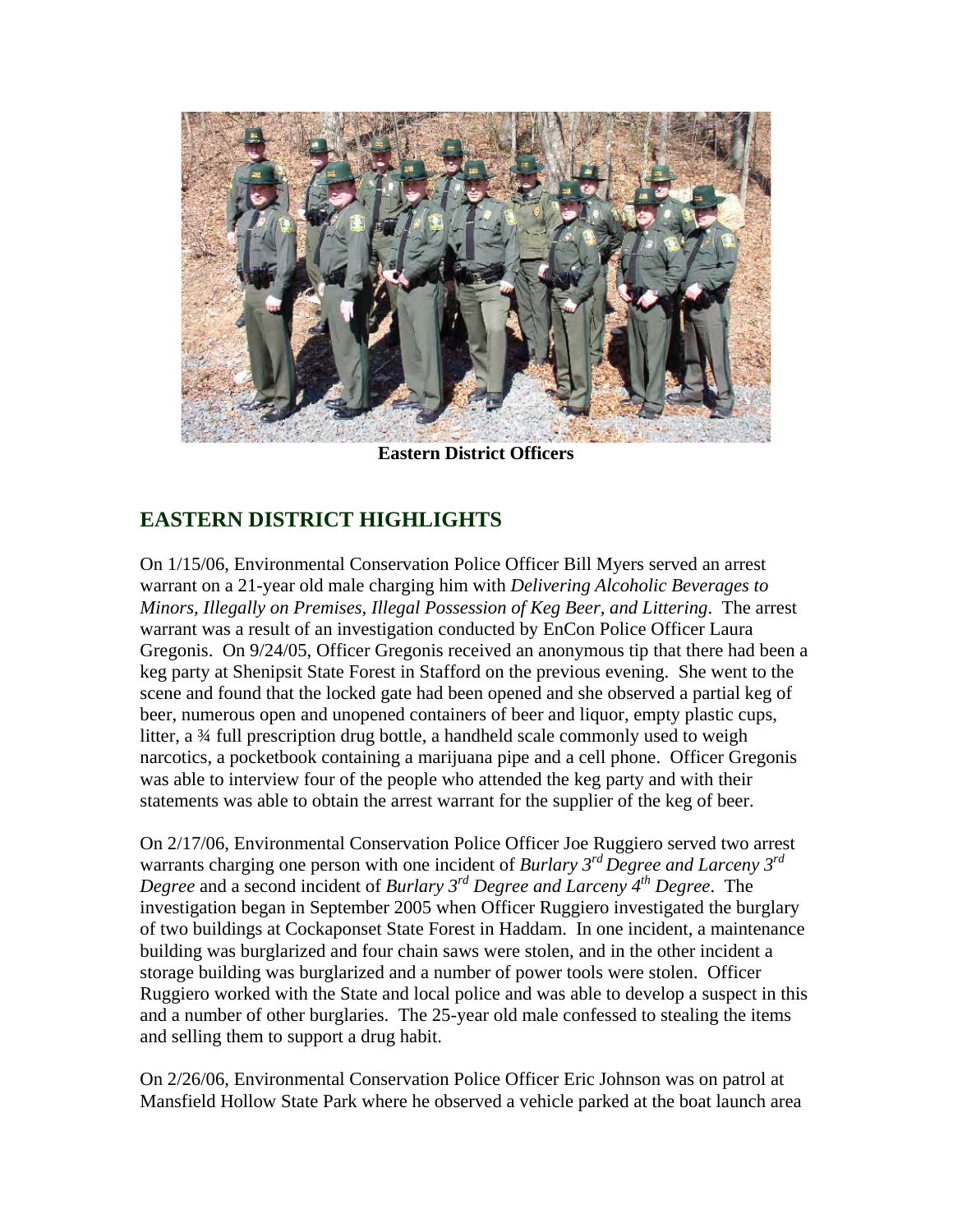with two male occupants. As Officer Johnson walked up to the vehicle he observed one of the men attempt to hide a drug pipe under his leg. A subsequent search revealed eleven bags of heroin, a quantity of marijuana along with the drug paraphernalia. The 54 year-old male was arrested and charged with *Possession of Heroin, Possession of Marijuana and Possession of Drug Paraphernalia.*

On 3/24/06, Environmental Conservation Police Officers Joe Ruggiero and LukeYacovou were on patrol in Durham when they responded to Beseck Lake in Middlefield to assist a State Police Trooper investigating a stolen vehicle with two occupants. The officers arrived on scene and learned that the two occupants had abandoned the suspect vehicle. The suspects were believed to be hiding among the nearby lakeside homes. The EnCon officers began searching in the area of the State Boat Launch and immediately spotted one of the suspects who quickly disappeared from sight. The EnCon officers located both suspects nearby and one of them reached into a pants pocket. Both suspects were handcuffed and a spoon used to cook crack cocaine was recovered from one of the suspect's pants pocket. A Trooper and Middlefield Police Officer responded to the scene and took custody of the two subjects. The two suspects were transported to Troop F and charged with several crimes including Larceny of a Motor Vehicle. One of the men was already on probation and the other was scheduled to begin a seven- year prison sentence in two weeks.

On 5/10/06, EnCon Police Officer Eric Johnson received a complaint from a citizen who was driving on Moose Meadow Road in Willington and stated that as he crested a hill on the road he observed a vehicle parked in the road and the driver wearing ear plugs and holding a shotgun pointing out of the driver's window. The driver then shot across the southbound travel lane at a turkey. The complainant had to stop his vehicle to keep from driving into the line of fire. Officer Johnson and EnCon Sgt. Mike Enright went to the residence of the suspected shooter and he admitted to committing the offenses. His shotgun was seized as evidence and he was arrested for *Reckless Endangerment 2nd degree, Unlawful Discharge of a Firearm, Hunting from a Highway, Possession of a Loaded Weapon in a Motor Vehicle, and Hunting with 500 ft. of a Building.* 

On 7/4/06, Environmental Conservation Police Captain Kyle Overturf, Sgt. Tom Bull, Officers Ed Yescott, Jeff Samorajczyk, and Ralph Concepcion responded to a boating accident on the Connecticut River in Glastonbury. A 16 year-old youth had been wake boarding behind a personal watercraft (PWC). When he finished wake boarding, he was sitting on the back of the PWC facing backwards, winding up the towrope around his hand. The watercraft then accelerated quickly which caused the youth to fall off the back. The force on the rope on his hand resulted in four fingers being pulled off. His four fingers were found entangled in the tow- rope. He was taken to Yale New Haven Hospital for treatment.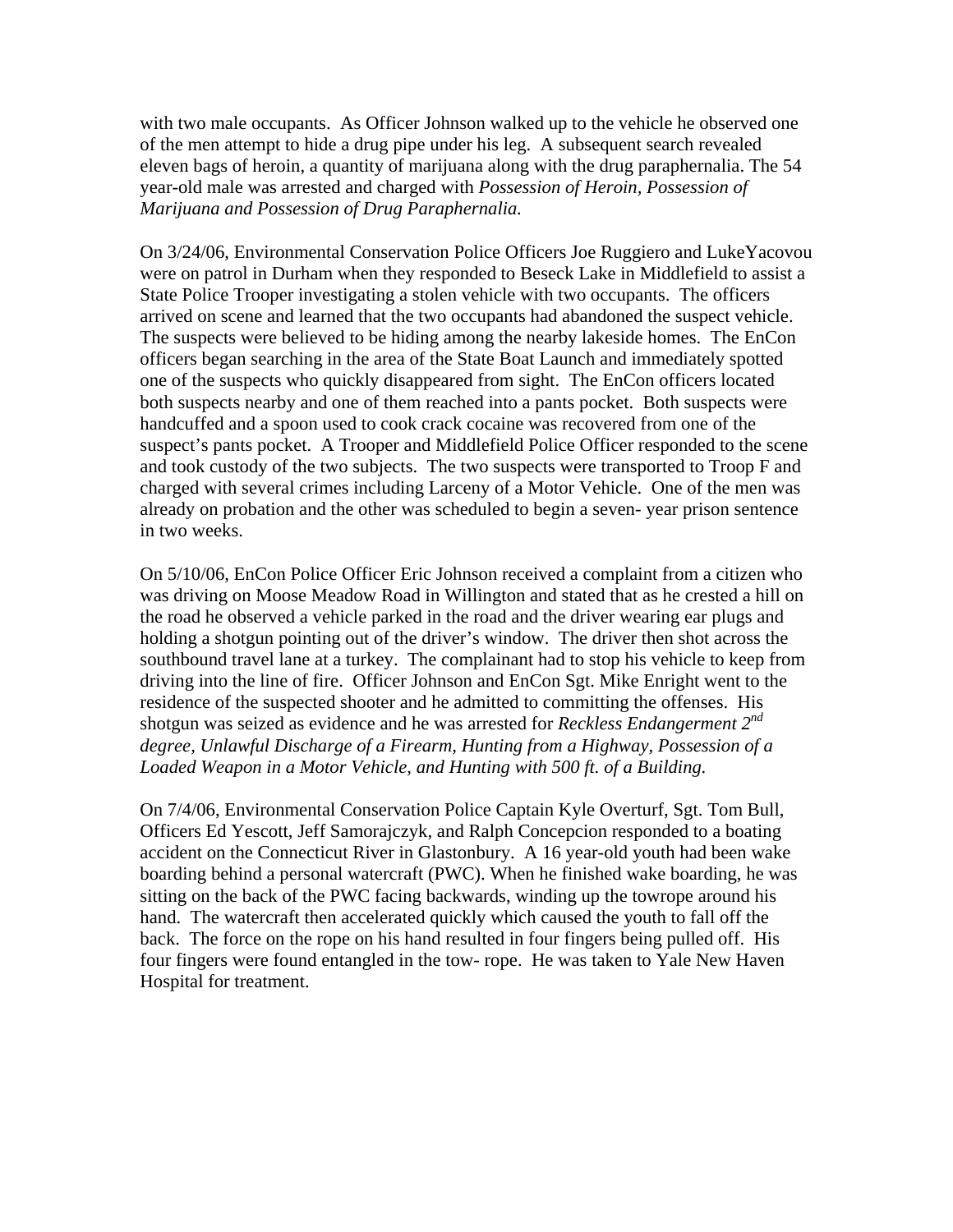

**Night Patrol on the Connecticut River** 

On 7/16/06, Environmental Conservation Police Captains John Smutnick and Kyle Overturf and Officers Joe Ruggiero and Bill Myers responded to Millers Pond State Park in Durham for a report of a drowning. A 15 year- old teen had been swimming with five friends when he slipped below the surface. The friends were unable to locate him and called 911. The Middletown South District Dive Team located the victim and he was transported to Middlesex Hospital in Middletown where he was pronounced dead.

On 7/22/06 at 1:00 a.m., Environmental Conservation Police Officer Chris Dwyer observed an ATV being operated on Rte. 66 and nearby roads and businesses in Hebron center. The operator stalled the ATV at the intersection of Rte. 66 and 85. Officer Dwyer pulled in front of the ATV and got out of his vehicle. The ATV operator started the ATV and drove in to Officer Dwyer, pinning him against his vehicle. Officer Dwyer was able to free himself and get back in his vehicle. He followed the ATV as it fled without lights to a nearby trail where it struck a fallen tree in the trail. The ATV was disabled and the operator fled on foot. Captain John Smutnick and Officer Hans Danielson and several State Police Troopers with a canine responded to the scene. The canine was unable to locate the subject, but a Trooper recognized the ATV and had noted the name of the owner. The officers located the owner at a nearby residence and were able to determine the name and address of the operator of the ATV. The officers went to the residence in Colchester and arrested the 22-year old operator. He was charged with *Assault on a Police Officer, Interfering with Police, Failure to Stop, Operating an Unregistered ATV, Unreasonable Speed, and Defective Equipment*. He was held on a \$25,000 bond and has a Court Appearance on August 2nd at Superior Court in Rockville. Officer Dwyer received injuries to his back and legs and will be out of work for at least one week.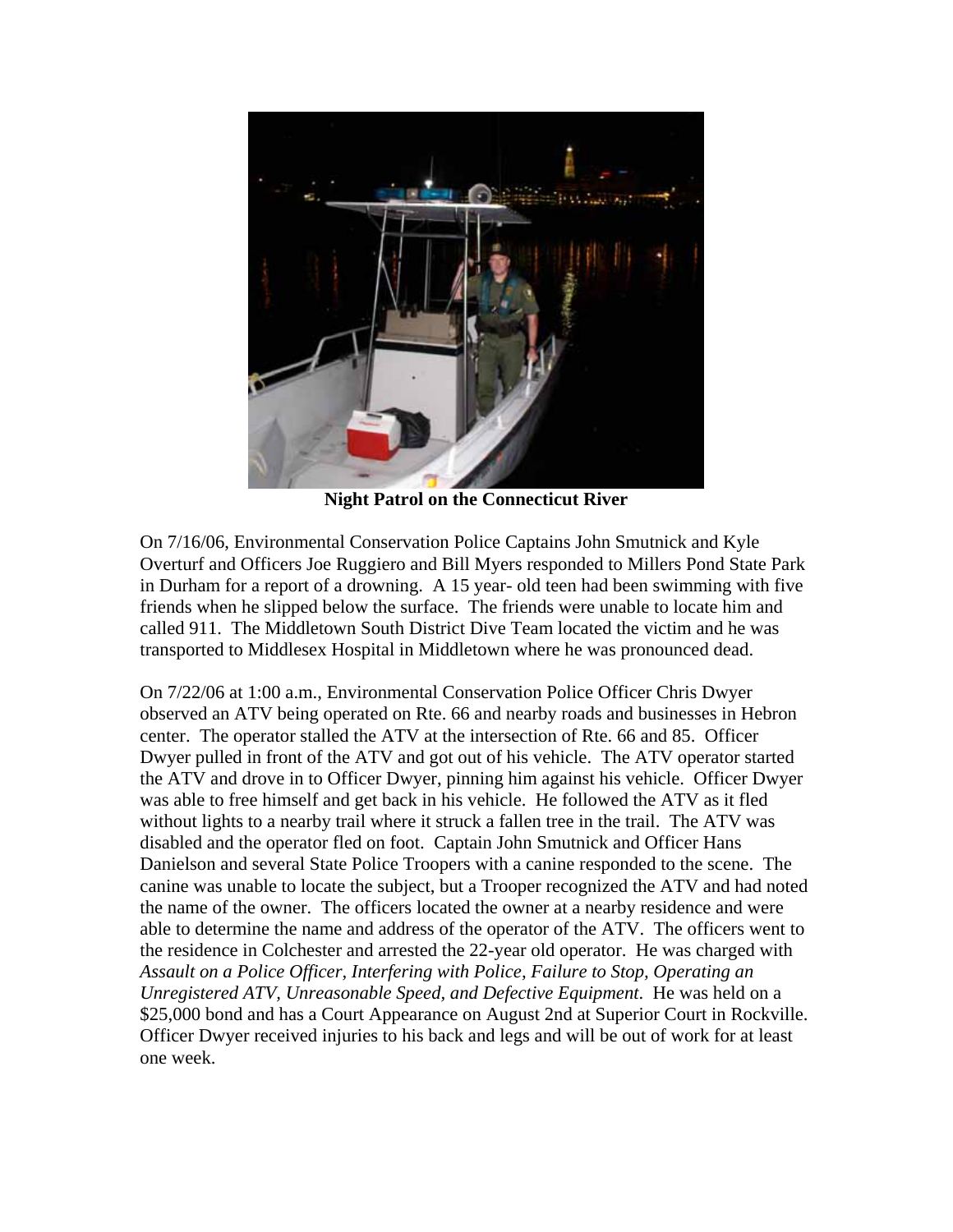On 8/12/06 at 10:00 p.m., Environmental Conservation Police Officer Eric Johnson and Ed Pyznar were on patrol at Mansfield Hollow State Park where they observed three people in a vehicle parked in the picnic area after closing. A 24 year-old male, an 18 year-old female and a juvenile male were in the vehicle. Officer Johnson could smell burning marijuana and he recovered a marijuana cigarette from the juvenile. He also observed open containers of beer next to the juvenile and female. A backpack next to the juvenile contained two plastic straws with narcotic residue and nine plastic baggies with white powdery residue. A plastic case containing 2 grams of cocaine was recovered from the 24 year-old. The female was charged with *Possession of Alcohol by a Minor and Simple Trespass, the juvenile was charged with Possession of Less Than 4 oz. of Marijuana and Simple Trespass and the adult male was charged with Possession of Cocaine, Providing Alcoholic Beverages to a Minor and Simple Trespass.* 

On the evening of 10/21/06, Environmental Conservation Police Officers Chris Dwyer and Dean Wojcik accompanied by Seasonal Police Officers John Graves and Dave Blanchette were on patrol at Pachaug State Forest in Voluntown where they observed several all terrain vehicles being operated on Great Meadows Dam in the Forest. Two of the ATVs were stopped after fleeing a short distance and two were stopped after they fled the first officers. Two of the operators were charged with *Operating under the Influence, Operating an Unregistered* permission *ATV, Failure to stop, and Operating an ATV with the written of the landowner.* The other two ATV operators were charged with *Failure to Stop, Littering, Illegal Fire, and Operating an ATV on State Property*. These operators were part of a larger group that had built a large campfire and had consumed a large amount of alcohol at an Adirondack shelter in the State Forest.

On Sunday, 11/5/06, Environmental Conservation Police Officer Jason Williams and Sgt. Mike Enright responded to an illegal hunting complaint in Thompson. The landowner had heard several shots and found fresh blood and an All Terrain Vehicle track. Officer Williams followed the track to a residence where he observed the ATV with deer hair and blood and observed a deer in a nearby garage. The homeowner arrived at the residence a short time later with his 18 year-old son. They admitted to the illegal activity and surrendered the deer that they had shot on that Sunday and the untagged deer that they had shot the day before, along with their rifles. They were charged with *Illegal deer hunting, Hunting on Sunday, Illegal Possession of Deer, Hunting without Consent, Failure to Wear Fluorescent Orange and Criminal Trespass 3rd.* 

On 11/14/06, Environmental Conservation Police Officer Ed Yescott and Captain John Smutnick received a complaint that a hunter had found a baited tree stand in Meshomasic State Forest in Glastonbury. The officers found the area and located the tree stand and observed several piles of apples and corn. They returned to the area on the next day at 9:15 a.m. and observed a hunter in the tree stand and a dead buck deer nearby. He was charged with *Hunting Deer over Bait and Failure to Tag the Deer*. His two brothers were located nearby. They were also hunting over separate bait piles. They were both charged with *Hunting Deer over Bait*. The guns and deer were seized.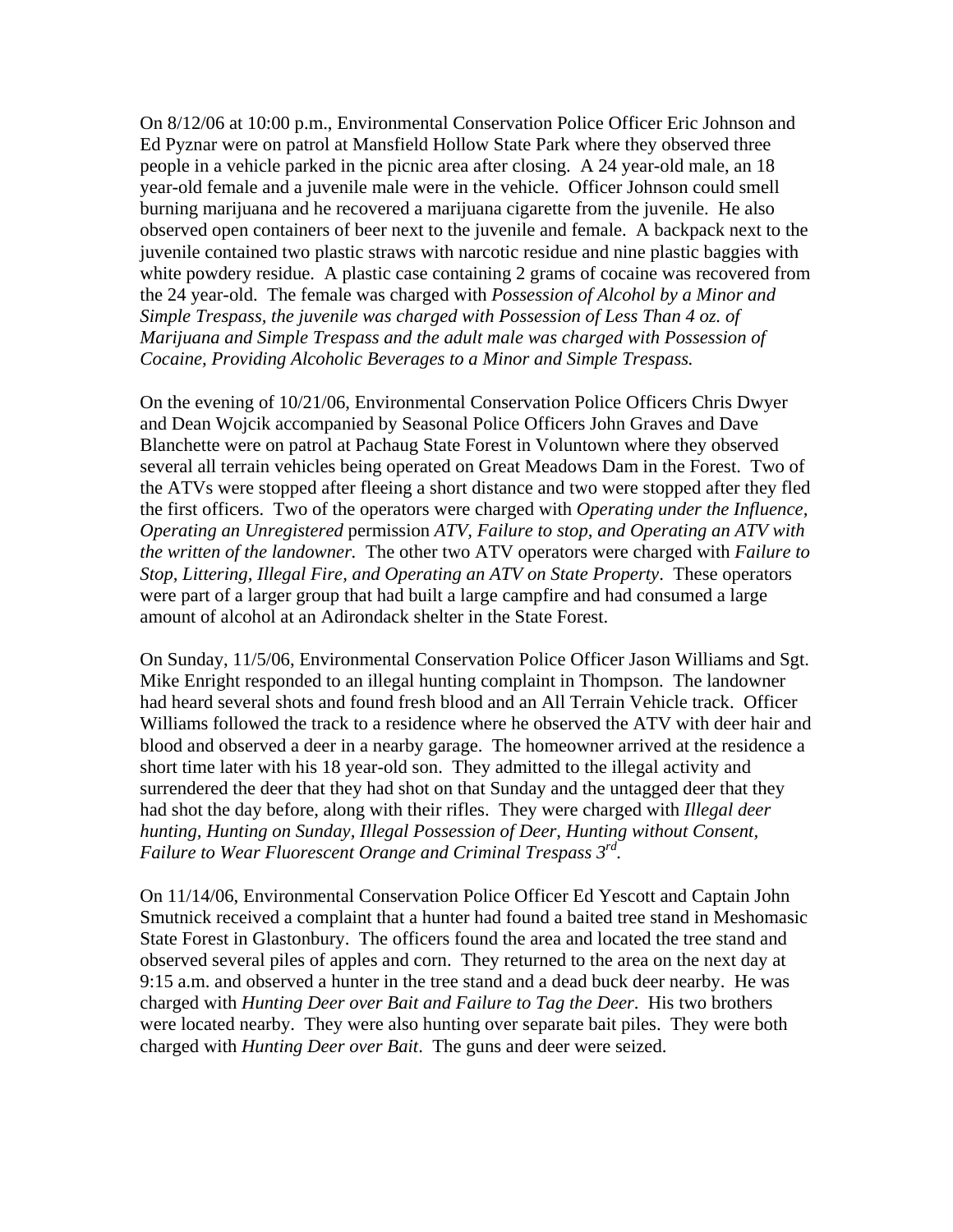On 12/4/06 at 4:30 p.m., Environmental Conservation Police Capt. John Smutnick and Officers Chris Dwyer and Hans Danielson responded to a complaint of illegal deer hunting in Windham. A resident told the officers that an illegal hunter, dressed in camouflage clothing, had been dropped off by a vehicle and was now on nearby property. The officers entered the property to search for the suspect. Officer Dwyer found the suspect and ordered him to put down his shotgun. The subject ran from the officer and was tackled and arrested after a brief struggle. The 36 year old male was charged with numerous offenses *including Interfering with an Officer, Criminal Trespass 3rd, Carrying a Firearm while under the Influence, Possession of a Firearm by a Felon and Illegal Deer Hunting.* 

#### Eastern District's 2006 Officer of the Year Nomination

Environmental Conservation Police Officer Joe Ruggiero is a 12-year veteran of the Law Enforcement Division. He demonstrates his interest in his position by consistently generating a high volume and variety of incidents. In the last year Officer Ruggiero handled 271 incidents, including 100 arrests and 33 warnings. Some highlights of the past year include:

The investigation of graffiti on the Messerschmitt Pond Dam resulted in the arrest of the vandal.

While checking water company property for illegal hunting activity he tracked an ATV arrested two illegal hunters with an extensive history of hunting violations.

He checked a vehicle parked in a public road shining its headlights in to a field. He found a loaded rifle in the vehicle and arrested the operator.

While checking water company property for illegal hunting he encountered a hunter covered in leaves in an attempt to hide from the officers. He was charged with multiple hunting violations.

While checking deer hunting activity Officer Ruggiero overheard two hunters on his FM radio and was able to locate an archery hunter in a tree stand with weapon ready after sunset.

While checking a wildlife management area after sunset he encountered a man and woman in a parked vehicle. His investigation revealed that there was a Protective Order against the man being in the woman's presence resulting in his arrest.

Investigated the burglary of two department buildings. His investigation resulted in the arrest of a man for two counts each of Burglary  $3^{rd}$  and Larceny  $3^{rd}$  and the recovery of chain saws and power tools.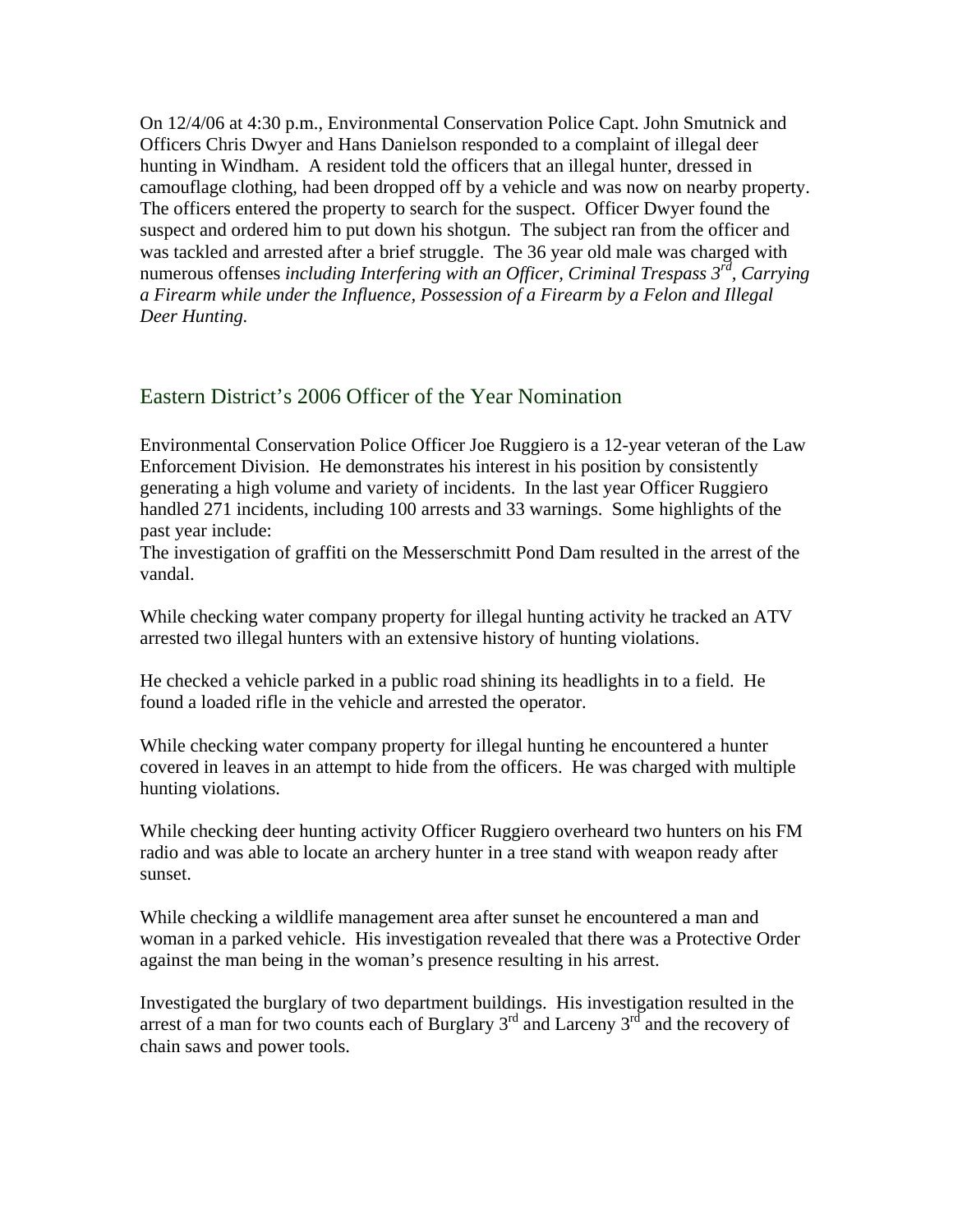Officer Ruggiero and Officer Ramos responded to Beseck Lake Boat Launch to assist the State Police with a stolen vehicle with two occupants. The DEP officers found one of the suspects nearby and arrested him at gunpoint and recovered narcotics and drug paraphernalia.

 Investigated the drowning of a 15 year-old boy at Miller's Pond State Park. Investigated a boating accident on the Connecticut River in Middletown that resulted in the death of one person as a large vessel sank.

Investigate the drowning of a young victim at Uncas Pond.

Investigated the drowning of a 19 year old man at Miller's Pond State Park.

The highlights listed above illustrate the variety of enforcement events that Officer Ruggiero routinely handles on a yearly basis. He willingly accepts all assignments and has demonstrated his leadership abilities as a Field Training Officer, where he is able to instruct new officers in an effective manner.

## **WESTERN DISTRICT**

The Western District is comprised of 82 towns in the western half of Connecticut. The territory that the district encompasses covers a wide variety of terrain and population densities. The District is divided into two patrol sectors, each supervised by a Sergeant. Captain Raul Camejo is the District commanding officer. The Northwest Sector of the district stretches from the highest point in Connecticut and the Litchfield Hills to the Connecticut River Valley. The population of the Northwest Sector varies from sparsely populated farm and forest areas in the northwest corner to the densely populated areas of greater Hartford. The Southwest Sector, which was primarily farmland in the past, now consists of large tracts of suburban development and industrial parks with pockets of forest and farmland. The Southwest Sector also covers the highly industrialized lower Naugatuck Valley, Waterbury, Danbury and the towns surrounding Bridgeport and New Haven.

Officers assigned to the Western District are responsible for patrolling the larger inland water bodies including Connecticut's largest lakes. These include Lake Candlewood; Bantam Lake, Highland Lake, Winchester Lake, Twin Lakes, Lake Zoar, Lake Lillinonah and Lake Housatonic. In addition to the smaller lakes, ponds and rivers, the Western District is also responsible for the Connecticut River from the Massachusetts border to Portland and the Housatonic River from Massachusetts to Shelton.

The Lake Patrol Sergeant is assigned to the Western District and is responsible for supervision of the Candlewood Lake Marine Patrol and the Lake Housatonic Marine Patrol. The officers employed by the two marine patrols have limited authority and are only able to enforce boating infractions and violations. EnCon Police officers are responsible for all serious boating violations and any criminal violations that occur on the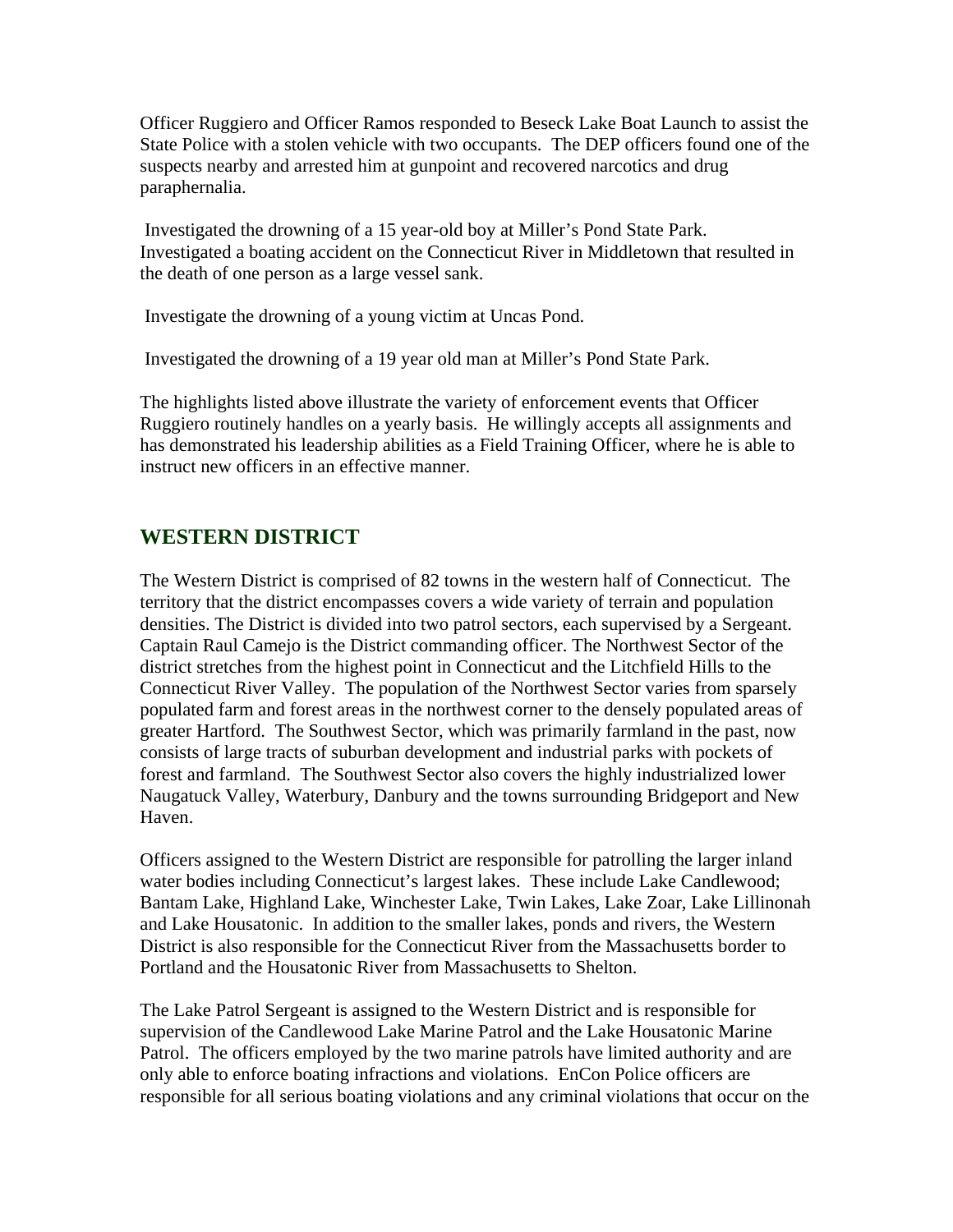water. During 2006 EnCon Police officers dedicated 1025 hours of patrol time to Candlewood Lake. 960 of the hours were for boating enforcement patrols. EnCon Police Officers responded to 328 incidents, made 162 arrests and issued 64 written warnings on Candlewood Lake for the year, 253 of the incidents, 129 of the arrests and 56 of the written warnings were related for boating violations. Candlewood Lake Marine Patrol officers provided assistance to the EnCon Police by providing 996 hours of boating safety patrols on Candlewood Lake. Candlewood Lake officers issued 48 infractions and 43 written warnings for boating safety violations.

During 2006 Western District EnCon Police officers performed public outreach and education activities at a number of venues. These included the Goshen Fair, various sporting groups, Vo-Ag high schools, scout groups and other youth groups. EnCon Police Officers participated in Commissioner McCarthy's "No Child Left Inside" initiative by assisting at various events with the Public Outreach and Education trailer. EnCon Police Officers also conducted in-service training for members of the Connecticut State Police, Wallingford Police and the Western Regional Police training program relating to fish and game laws.

With the continued growth of complaints regarding all terrain vehicles, EnCon Police purchased additional all terrain vehicles for patrol use. All officers completed a department training program for ATV operation. Western District officers responded to 201 ATV complaints, made 72 arrests and issued 24 written warnings during 2006. EnCon Police officers also conduct snowmobile enforcement and public safety patrols in state forests. In 2006 officers responded to 6 complaints regarding snowmobiles, made 1 arrest and issued 3 written warnings.



**Western District Officers**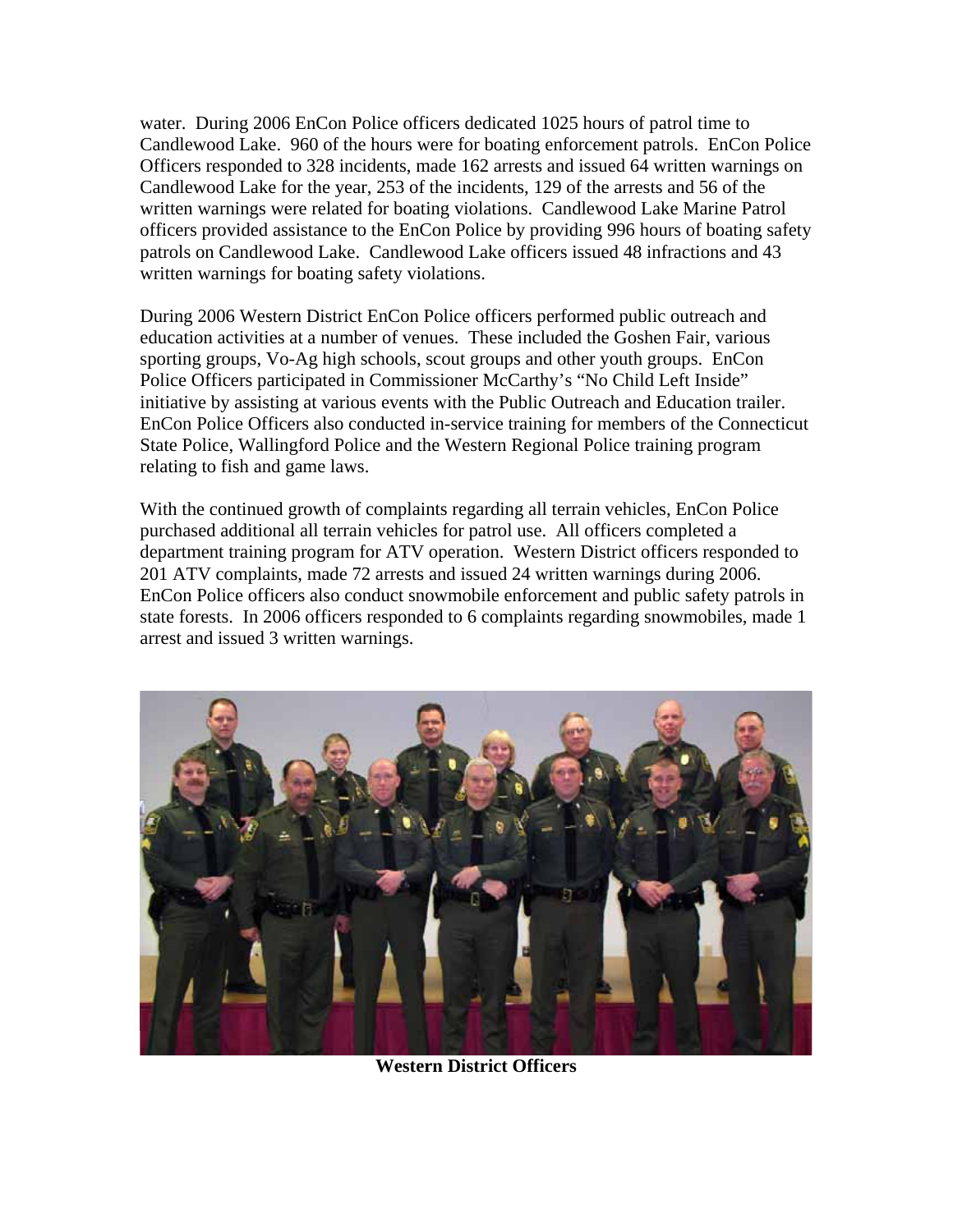#### **WESTERN DISTRICT HIGHLIGHTS**

On 1/26/06 Environmental Conservation Police Officer Ed Yescott received information that a subject in Suffield was in possession of three rattlesnakes that he was trying to give away. Officer Yescott accompanied the informant and a reptile expert to the home of the subject on 1/28/06. The subject allowed Officer Yescott, who was in plain clothes, the informant and the reptile expert into his home. The subject turned over the three rattlesnakes to the reptile expert, who identified the snakes as Uroucoan rattlesnakes, native to South and Central America. The informant and the reptile expert left the residence and Officer Yescott stayed behind to speak to the subject. Once the informant and reptile expert had left, Officer Yescott identified himself to the subject as an EnCon Police Officer and contacted Officer Tim Hill who was in uniform a short distance away. Officer Yescott determined from the subject that at one time he had over 100 snakes, many of which were venomous, and all but the three rattlesnakes had died from disease. Officer Yescott arrested the subject for *Illegal Possession of a Reptile*. The three rattlesnakes were turned over to the reptile expert who has worked with the US Fish  $\&$ Wildlife Service, Massachusetts Environmental Police and Connecticut EnCon Police in the past securing dangerous and prohibited reptiles. The reptile expert will retain the rattlesnakes pending disposition of the arrest. Upon adjudication of the arrest, it is anticipated that the snakes will be used for educational purposes such as training environmental police officers in snake identification.

On 2/25/06, Environmental Conservation Police Officers Keith Schneider and Erin Crossman were patrolling the Housatonic Wildlife Management area in Kent when they observed several individuals hunting. One of the individuals was not wearing fluorescent orange clothing. As Officers Schneider and Crossman approached the group, they noted that the two of the individuals that had been seen earlier were no longer with the other hunters. One of the hunters checked did not have a license. When questioned by the officers as to the location of the other two hunters, the individual was evasive and gave false information to the officers. Approximately 5 minutes later, the individual that the officers had seen without orange came out of the woods carrying a stick. When questioned by the officers the individual stated he was not hunting. Upon further questioning it was determined that the individual had hidden his shotgun in the woods before coming out. The officers then determined that another individual hunting with the group was also hiding in the woods. This individual, who was also not wearing orange, was eventually located. The hunter who was legal was allowed to continue on his way. The other three hunters were arrested for *Negligent Hunting 4th Degree and Interfering with an Officer* and released on \$500 bonds. It was later determined that one of the individuals arrested has an extensive criminal history including a felony conviction. As a result, the charge of *Possession of a Firearm by a Convicted Felon* was added to the list of charges for the individual by the State's Attorney's Office at GA18 in Bantam.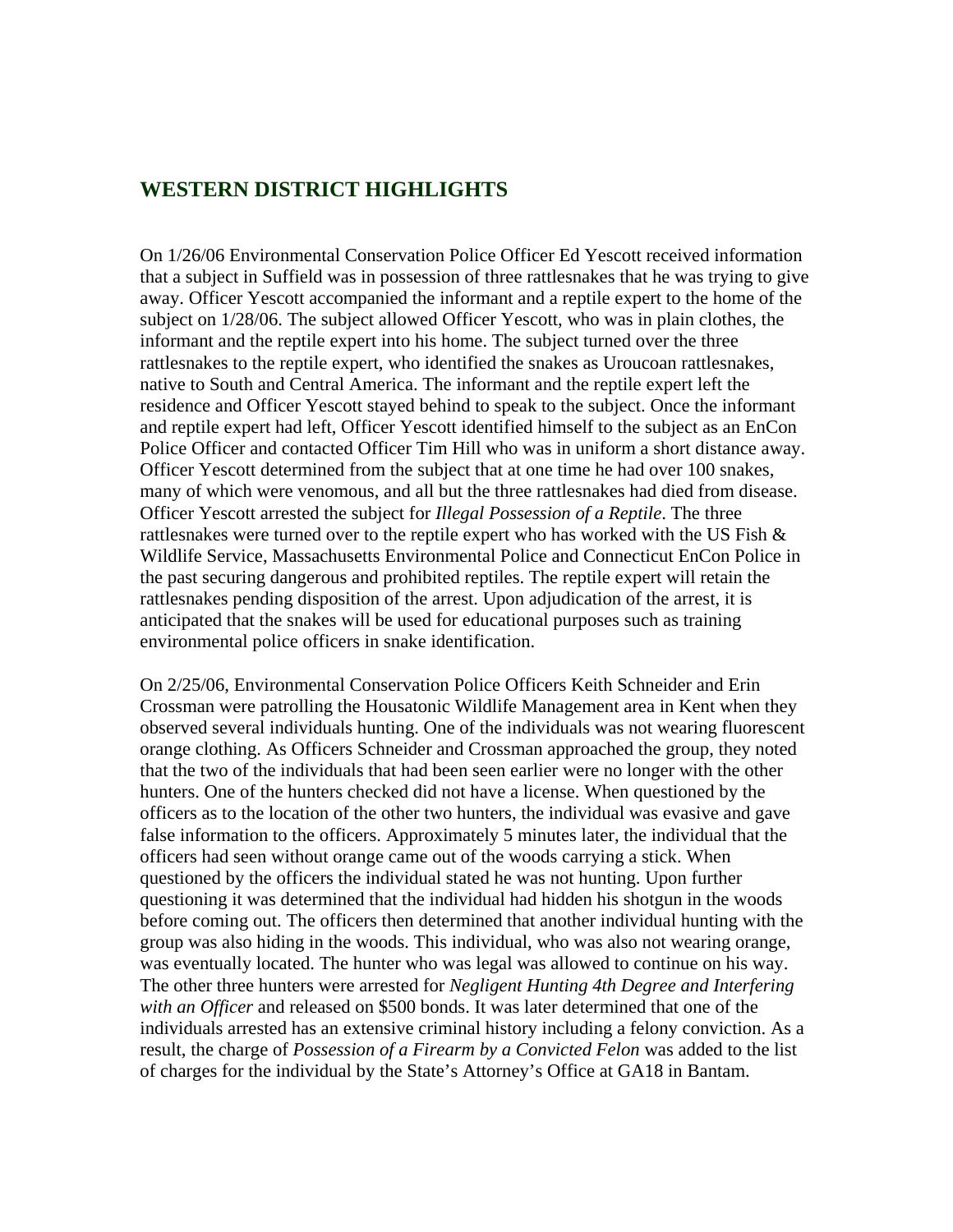On 3/11/06, Western District Environmental Conservation Police Officers executed a search warrant at a private residence in the Town of Danbury. The search warrant was based on a trapping investigation into illegal trapping in the Town of Sharon that began in December 2005. During the course of the search, evidence of possible State trapping violations, State and Federal firearms violations and Federal Wildlife violations were located. The investigation is continuing with enforcement action on both the State and Federal level expected. On 9/22/06 Environmental Conservation Police Officer Erin Crossman arrested the subject from Danbury for *Criminal Trespass 3rd degree, Trapping without a license, Trapping on private land without landowners permission, Trapping without displaying the owner's name on traps (5 counts) and Traps illegally set above water level (2 counts), Possession of a sawed off shotgun, Possession of a bird of prey and Possession of an untagged mink pelt*. The arrest was the result of a lengthy investigation that began with a trapping complaint in the town of Salisbury in December 2005. When a search warrant was executed at subject's home a sawed off shotgun, bird of prey parts and untagged mink pelt were discovered. The subject was released on a written promise to appear in court at GA18 in Bantam on 10/2/06 for the trapping charges and a \$500 non surety bond was posted for the charges related to the possession of the shotgun, bird of prey and untagged mink with a court appearance at GA3 in Danbury on 10/3/06.

The Cops On Top program is an effort by law enforcement officers across the country to climb the highest peaks in each of their states on the same day to honor officers who have died in the line of duty. On 5/20/06, EnCon Police Sergeant Mark Shaw and Officers Paul Hilli, Keith Schneider and Ed Pyznar, along with a Connecticut State Trooper from Troop B in Canaan, climbed Mount Frissell in Salisbury, the highest point in Connecticut. The peak of Mount Frissell is actually just over the state line in Massachusetts, but the southern slope of the mountain has the highest point in Connecticut, which is 50 feet higher than Bear Mountain. <http://www.copsontop.org/>

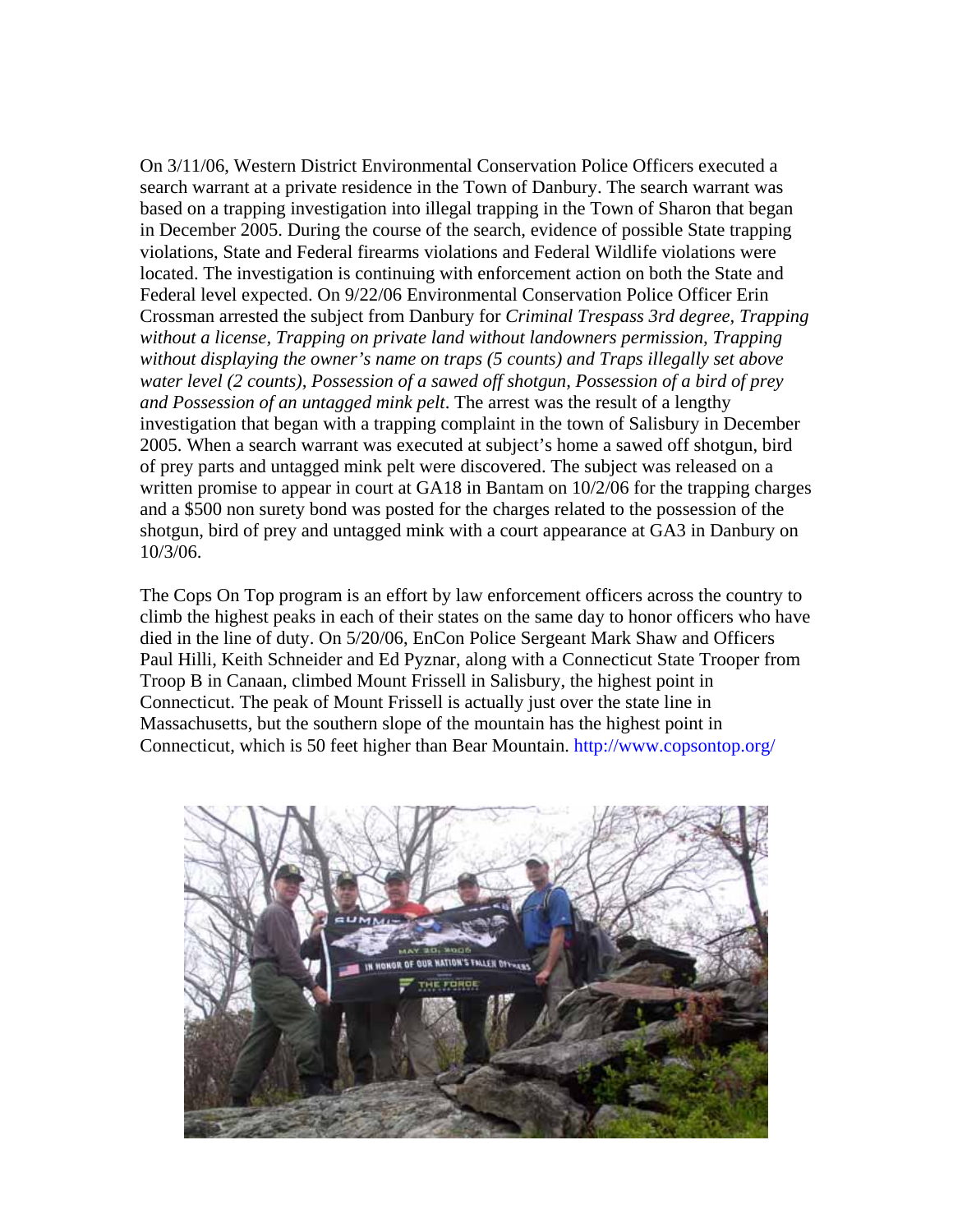During the evening of 5/22/06, while off duty at his home, Officer Tim Hill observed a vehicle enter Algonquin State Forest after sunset. Officer Hill put on his uniform and went into the forest on foot and observed what appeared to be two males in the vehicle with interior vehicle dome light on. As Officer Hill approached on foot, the vehicle started up and started exiting the forest. Officer Hill, motioned the driver to stop with his flashlight. The vehicle slowed down and Officer Hill could see that the passenger side window was down, yelled "Police, stop and turn off vehicle". When the driver saw Officer Hill he accelerated the vehicle and drove at a high rate of speed to try and exit the State Forest. Officer Hill notified the State Police of the vehicle marker plate and description. A few minutes later Officer Hill observed the vehicle abandoned in another section of the forest. Officer Hill waited for a State Police K-9 officer and requested the assistance of another EnCon Officer. Several minutes later the State Police K-9 officer and Officer Hill located two occupants of the vehicle hiding in the forest. It was determined that the driver was a convicted felon and had two outstanding arrest warrants from Middletown and Portland Police Departments. The driver stated that he was a heroin addict and needles were found inside the vehicle. According to personnel from State Police Troop B, the driver was a suspect in burglaries in the towns of Norfolk and Colebrook. It was determined that the passenger had two outstanding arrest warrants with Troop B. Upon questioning by the State Police the passenger confessed to at least one burglary, which occurred in Norfolk and was a suspect in many more burglaries in the towns of Norfolk and Colebrook. Both subjects stated that they have been camping on and off in the State Forest. Officer Hill arrested both subjects for DEP related charges prior to turning them over to the State Police and Judicial Marshals on the arrest warrants.

On 6/16/06, Environmental Conservation Police Officer Erin Crossman responded to Black Rock State Park in Watertown regarding a complaint of two young toddlers wandering unsupervised in the park. Officer Crossman determined that two 17 monthold children (twin brother and sister) were walking in the park access road and playing in a vehicle unsupervised by any adults. Officer Crossman's investigation determined that the children's parents were living out of their vehicle and a tent at Black Rock State Park. The parents were located sleeping in a tent. Information was gathered from witnesses that the children had been left alone overnight with the father, who appeared intoxicated, while the mother went to work. The father had also been witnessed striking the female child. The children were examined and it was found that they had numerous insect bites, small cuts and bruises and had not been bathed or had their diapers changed in a timely manner resulting in what appeared to be various skin rashes. The Connecticut Department of Children and Families (DCF) was contacted and social workers were dispatched to the park. The social workers from DCF took custody of the children and turned them over to their maternal grandmother who had custody of the couples other children. Both parents were arrested for *Risk of Injury to a minor* and scheduled for a court appearance at GA#4 in Waterbury on 6/19/06.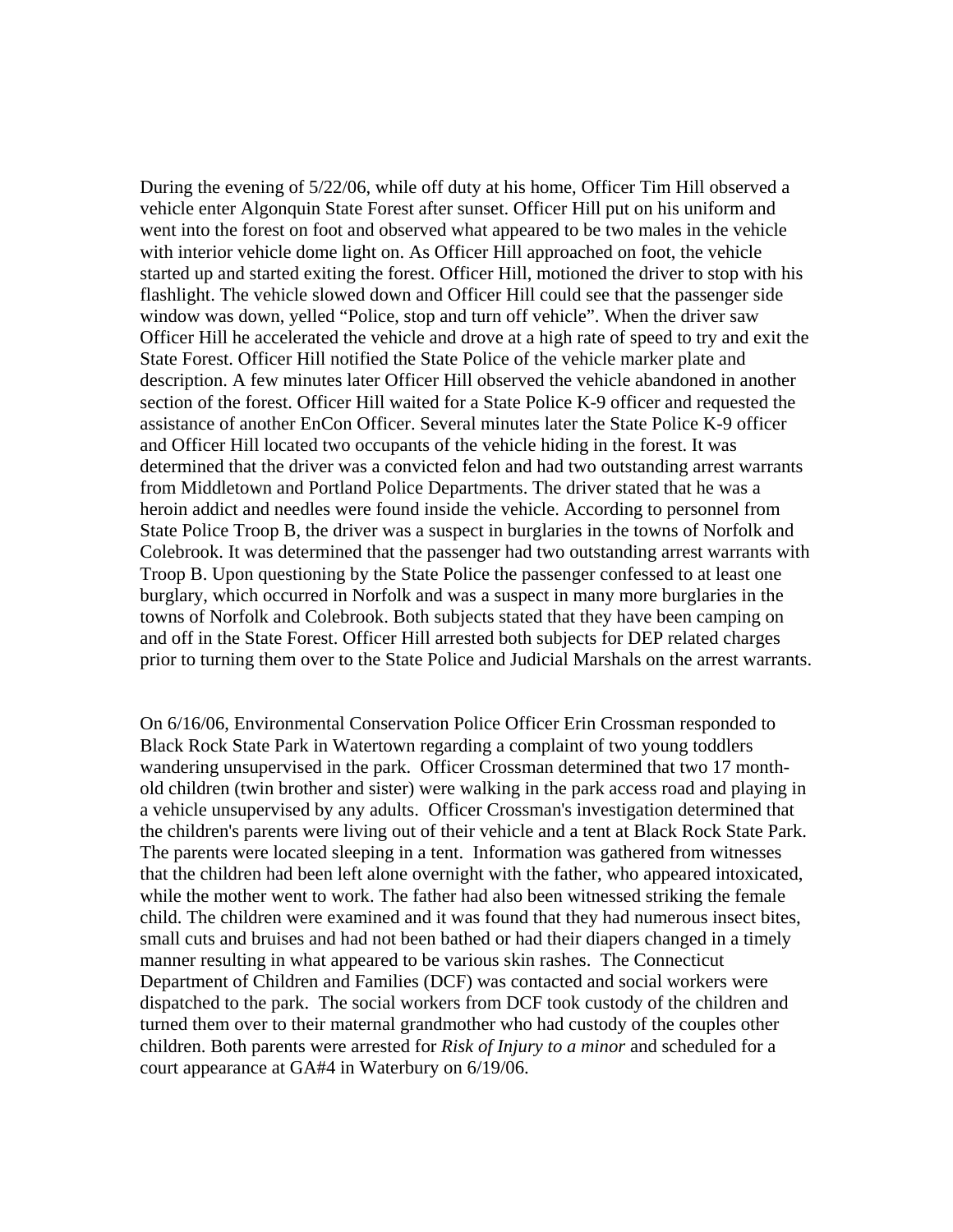On 6/22/06, Environmental Conservation Police Officers Laura Gregonis and Matt Tomassone received a report of an alligator being kept in an apartment in Danbury. The officers determined that the subject involved had a 4 ½ to 5 foot long American Alligator in a closet in his apartment. The subject had been evicted from the apartment the previous day and had not fed or provided water for the alligator for at least a week. There were also 36 other live snakes consisting of various members of the boa and python species, an anaconda and a number of other non-venomous snakes, turtles, frogs, salamanders and lizards being kept in the apartment. There were two dead lizards found and the subject left the remaining reptiles in extremely dirty and unhealthy conditions. All of the animals were confined in boxes or fish tanks and were lying in their own feces with no food or water. The alligator was seized as contraband as it is illegal to possess an alligator in Connecticut without a permit. All of the other reptiles and amphibians that were still alive were seized for health and safety reasons. The reptiles and amphibians were turned over to a professional rehabilitator in Massachusetts to assess their health and for safekeeping. The case is being reviewed at the State's Attorney's office to determine if the subject who owned the animals will be charged for numerous counts of *cruelty to animals* in addition to the charge of *illegal possession of an alligator.* 

On 8/18/06, Environmental Conservation Police Officer John Hey was on routine patrol in Oxford where he pulled up to a one-car accident on Georges Hill Rd. The vehicle had gone off the road and struck a tree. The operator of the vehicle was severely injured and trapped in the vehicle. As Officer Hey approached the vehicle he determined that the vehicle was on fire and the operator could not be extracted. Officer Hey put out the fire before it reached the operator and assisted the operator until the arrival of the fire department and EMS personnel.

On 8/20/06, Environmental Conservation Police Captain Raul Camejo and Officers Matt Tomassone, Paul Hilli and Keith Schneider served an arrest warrant on a Morris resident for *two counts of Risk of Injury to a minor, three counts of Reckless Endangerment 2nd degree, three counts of Reckless Boating 2nd degree* and as a result of his actions at the time of his arrest, *Interfering with a police officer*. The arrest warrant was issued after an investigation into an incident that occurred on Bantam Lake on 8/4/06 when a complaint was received of a boat on Bantam Lake interfering with a floatplane that was attempting to take off from the lake. The floatplane, owned and piloted by a Winsted resident, had landed on Bantam Lake to pick up two campers at Camp Hope. The pilot had been donating airplane rides to inner-city youth from Camp Hope on Tuesday's and Friday's to the two top campers of the week at the camp for a number of years. The pilot picked up two young female campers, age 12 and 13 and taxied back onto the lake to take off. As the floatplane began it's takeoff run a boat pulled in front of the plane and stopped, causing the pilot to abort the takeoff. The pilot taxied back to his starting position and again began his takeoff run. The same boat again cut in front of the floatplane and stopped causing the pilot to abort the second takeoff. Fearing for the safety of the two campers, the pilot returned to the dock at Camp Hope and dropped the campers off. The pilot then returned to the lake and attempted to take off a third time. The boat again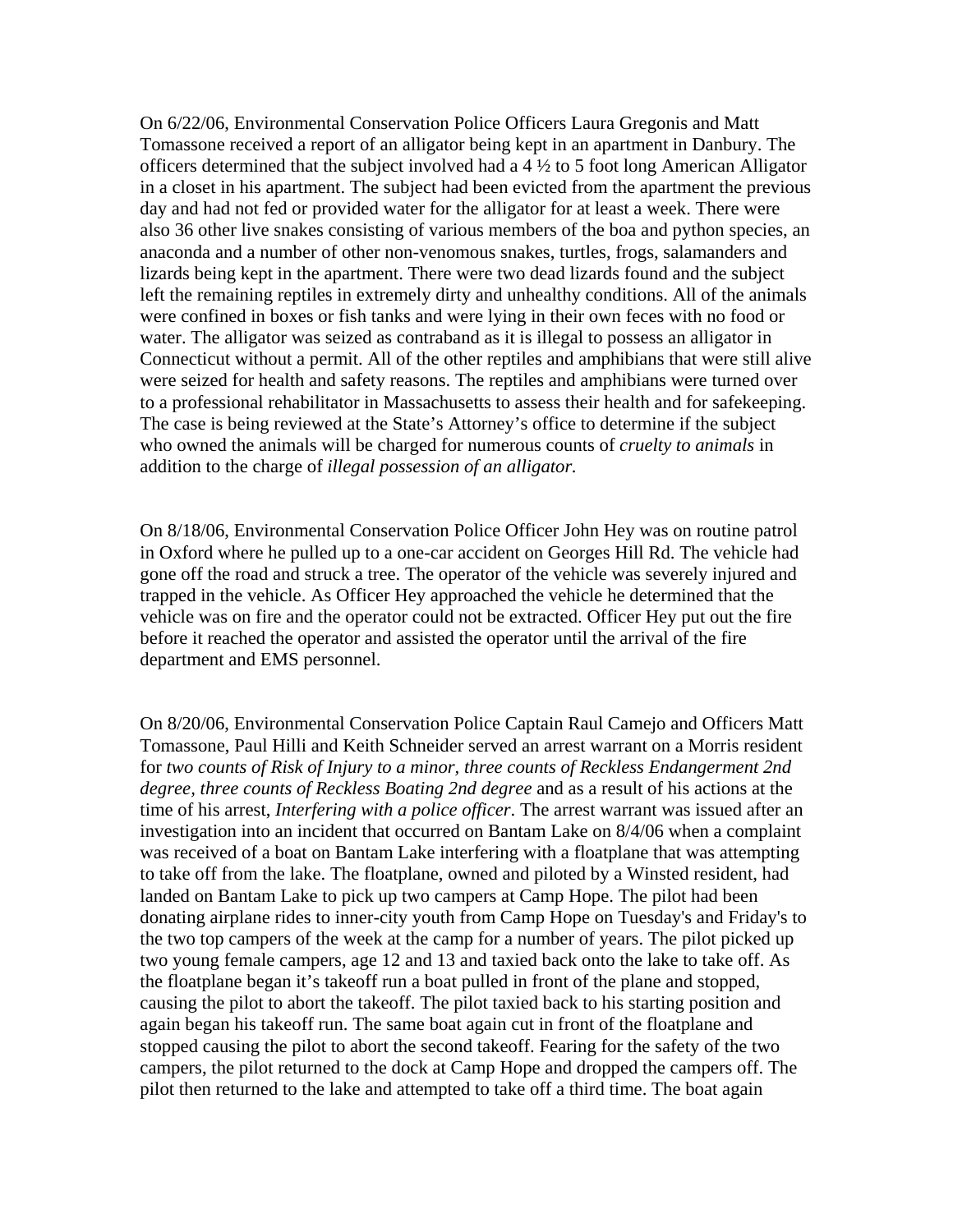attempted to cut off the floatplane, but the pilot was able to get airborne. Witnesses observed that the boat turned under the floatplane as it began to lift off the surface of the lake and came close to striking the floats. The operator of the boat, who admitted to EnCon Officers that he pulled the boat into the flight path of the float plane and stopped in an effort to prevent the plane from taking off. The subject claimed that it was illegal for floatplanes to land or take off on Bantam Lake. There is no prohibition against floatplanes on Bantam Lake. At the time of his arrest the subject resisted arrest and had to be physically subdued by the arresting officers resulting in the additional charge of *Interfering with an officer*. He was held on \$35,000.00 bond and scheduled for arraignment in GA18 in Bantam on Monday 8/21/06.

On 11/16/06, Environmental Conservation Police Officers Keith Schneider and Paul Hilli responded to a report of a hunter in full camouflage with a rifle entering the woods on private property off of Scofield Hill Rd. in the Town of Washington. Officers Schneider and Hilli checked the area and discovered a hunter with a rifle exiting the woods. The hunter was not wearing fluorescent orange clothing and did not have a valid consent form for the property he was hunting and was not carrying his deer tags. When a record check was conducted it was determined that the hunter was a convicted felon. The rifle that the hunter was carrying was seized as evidence. Convicted felons are prohibited from possessing a firearm. The hunter was taken into custody and charged with *Failure to Wear Fluorescent Orange, Hunting Deer without Consent of the Landowner, Hunting Deer without Carrying a Deer Permit and Criminal Possession of a Firearm*. The hunter was released on bond.

On 11/27/06, Environmental Conservation Police Sgt James Warren and Officer Tate Begley were conducting surveillance on a location in New Milford. Officer Begley had developed information that a group of poachers were killing large numbers of deer and selling the meat. On 11/27/06, Sgt Warren and Officer Begley observed suspects enter the driveway at the location with what appeared to be an untagged deer in the back of a pickup truck. Sgt Warren and Officer Begley stopped the suspect in the driveway and verified that the deer in the back of the truck had not been tagged. Sgt Warren and Officer Begley also observed what appeared to be blood flowing out from under a barn door adjacent to the truck. Officers Paul Hilli, Keith Schneider, Stan Kucia, Pete McGinn and Laura Gregonis also responded to the location. Based on evidence gathered the officers obtained search warrants for the barn and for one of the other vehicles in the driveway. Upon executing the search warrants the officers seized three rifles from a vehicle, 5 deer carcasses and numerous deer parts, photos, knives and other meat processing equipment from the barn. Three subjects were arrested for a variety of hunting violations. Additional charges are pending for criminal violations uncovered during the search.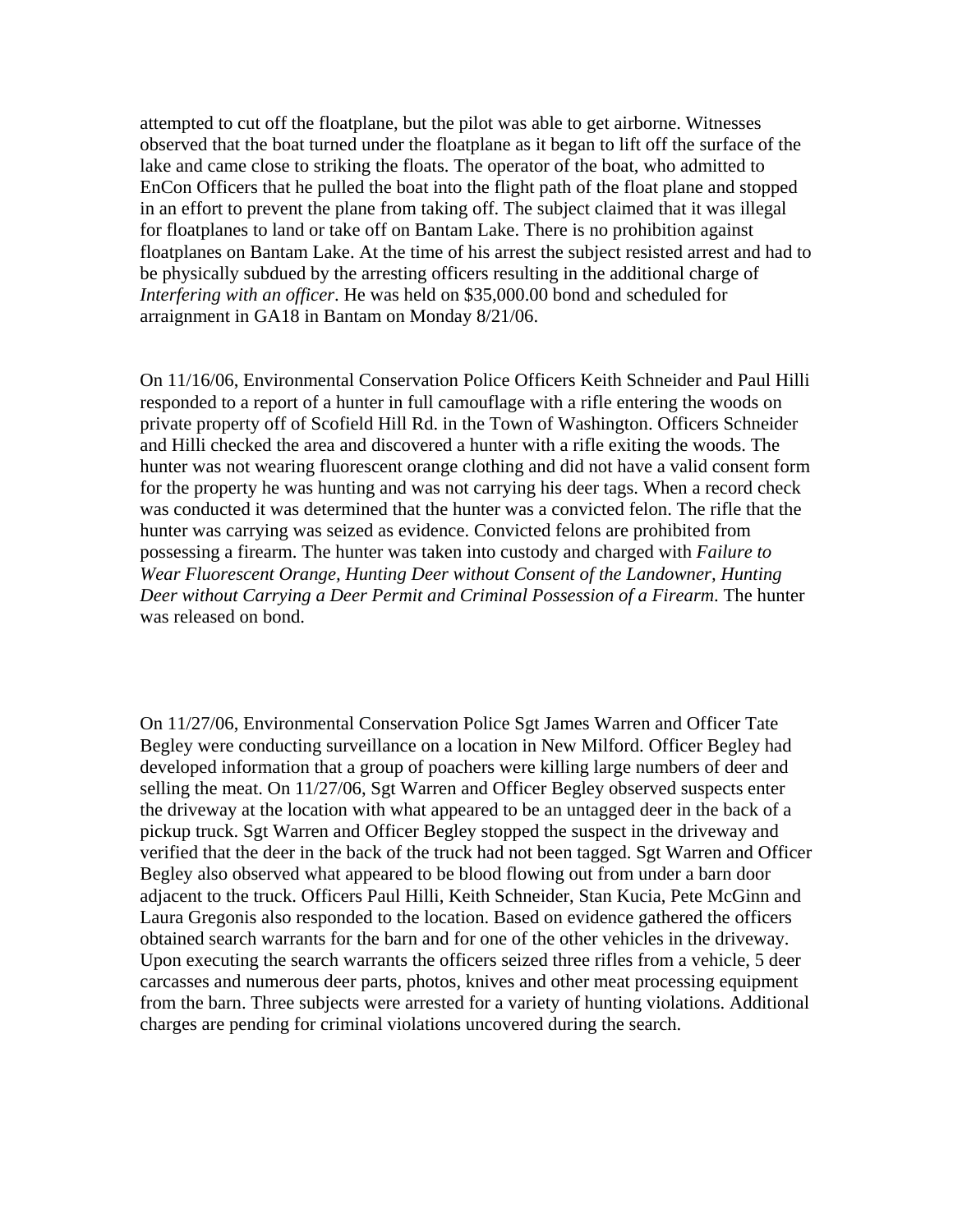

On Saturday 12/2/06 Environmental Conservation Police officers responded to a complaint of illegal deer hunters on RT 118 in Harwinton. EnCon Police officers found a camp set up on private property and eventually located five hunters. None of the hunters had written permission to deer hunt on the property. In addition to the lack of permission, officers determined that one hunter who did not have deer permits also had a loaded rifle in a motor vehicle. Another officer located a second individual who also had a loaded rifle in a motor vehicle. A third hunter was hunting without fluorescent orange clothing. While officers were interviewing the illegal hunters a fourth person came out of the woods. This individual denied that he was hunting and stated that he did not have a weapon. EnCon Police officers requested the assistance of a police dog to search for a weapon and the Torrington Police responded with their patrol dog "Brodie". After a search of the area "Brodie" located a loaded rifle hidden under a log approximately 50 yards from the camp. It was determined that the rifle belonged to fourth individual. EnCon Police officers arrested the five individuals on the following charges: *Loaded Weapon in a Motor Vehicle (2 individuals), Illegal Deer Hunting (2 individuals), Negligent Hunting 4th Degree and Failure to Wear Orange (2 individuals) and Interfering with an Officer (1 individual)* 

#### **West District's 2006 Officer of the Year Nomination**

Environmental Conservation Police Officer Tim Hill has been an officer for over 12 years and currently patrols in the Northwest Sector in Hartford and Litchfield Counties. He is respected by the public and fellow colleagues for his dedication, enthusiasm, professionalism and willingness to cooperate. As a former National Park Service Ranger Officer Hill has excelled in recreational law enforcement and started his career in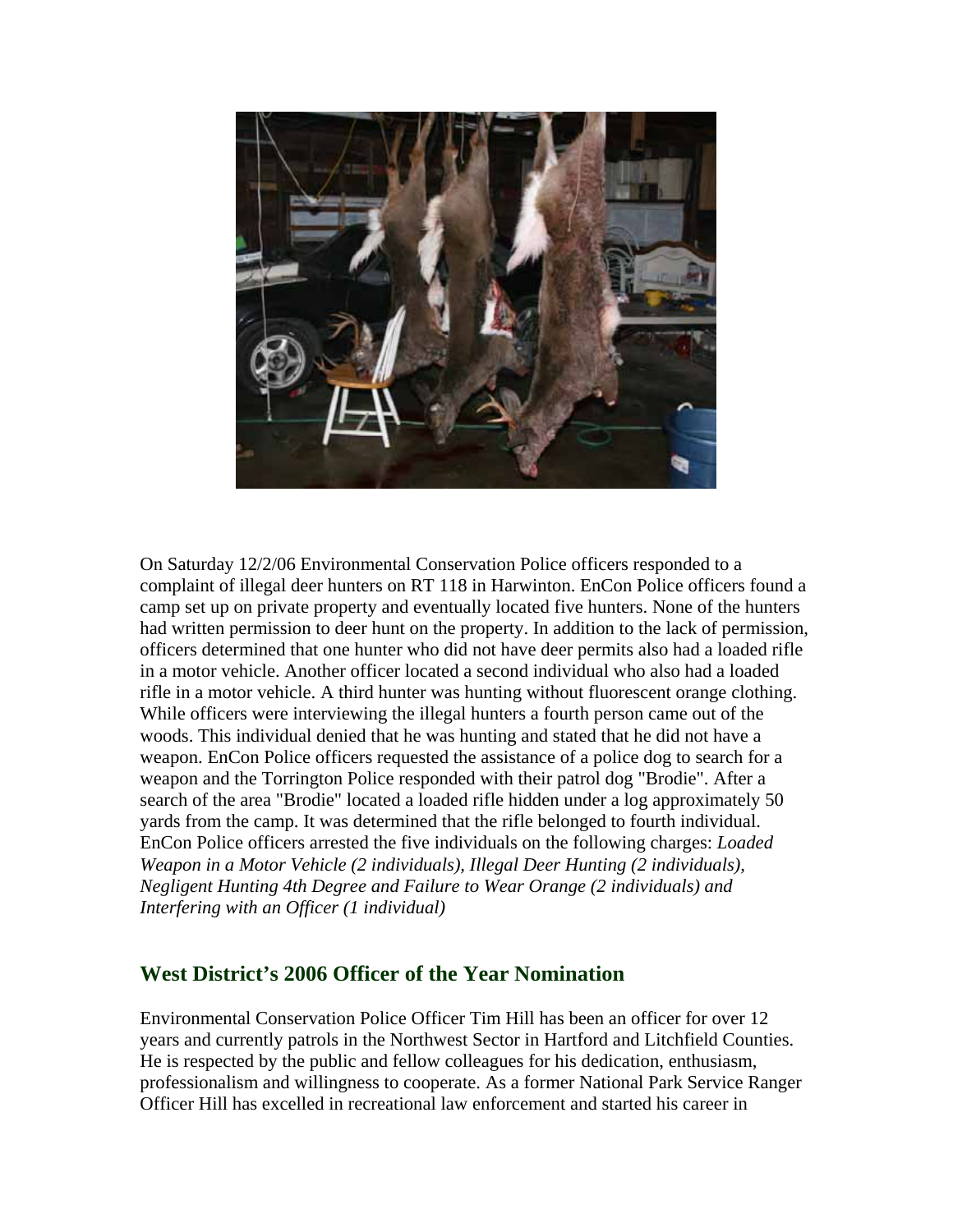Connecticut in the now defunct Parks Enforcement Unit serving diligently at Black Rock State Park for several years. The staff as well as the public especially noticed his efforts in the campground, as he maintained the "family atmosphere". He still performs this function today at the Austin Hawes Campground in American Legion State Forest.

As an ATV instructor, Officer Hill has been involved in intensive training sessions with our own officers as well as officers from other agencies. He has taken great efforts to apprehend violators on private and state lands and his ATV patrols are often a cooperative effort with the MDC Police whose properties are intermingled with Connecticut State Parks and Forests in his patrol area. Officer Hill is also a certified mountain bike officer, another skill he employs in his recreational enforcement duties.

Officer Hill's experience is far more than just recreational enforcement pursuits. As a well-rounded officer he is comfortable enforcing Connecticut's fishing, hunting and boating laws. He can be regularly seen on the Connecticut River and other waterways patrolling in a conventional vessel as well as a PWC, as he is a member of the Personal Water Craft Unit. Also, while on the Connecticut and Farmington Rivers Officer Hill has been diligently performing cooperative patrols with officers from both Eastern and Western Districts, especially the anadromous species of herring, shad and striped bass.

In addition to his patrol duties Officer Hill regularly gives presentations to requesting organizations including youth groups, scouts, fish and game clubs and hunter education classes.

Several incidents in the past year reflect Officer Hill's dedication to duty. In February, while working closely with Agency Police Officer Crossman and State Park personnel, Officer Hill was able to apprehend an individual that was stealing gasoline from the Peoples State Forest Unit, securing reimbursement for the department. In May, Officer Hill, while off duty, observed a vehicle enter Algonquin State Forest in Colebrook after hours. After confronting the occupants of the vehicle, they fled at a high rate of speed and abandoned the vehicle in another part of the forest, only to be apprehended by Officer Hill and a responding trooper with a K-9. Both individuals were wanted on multiple warrants involving criminal activity related to heroin use. In September, another incident involving a suicide at Talcott Mountain State Park in Simsbury was handled with excellent cooperation, discretion and compassion in a very difficult situation involving multiple agencies.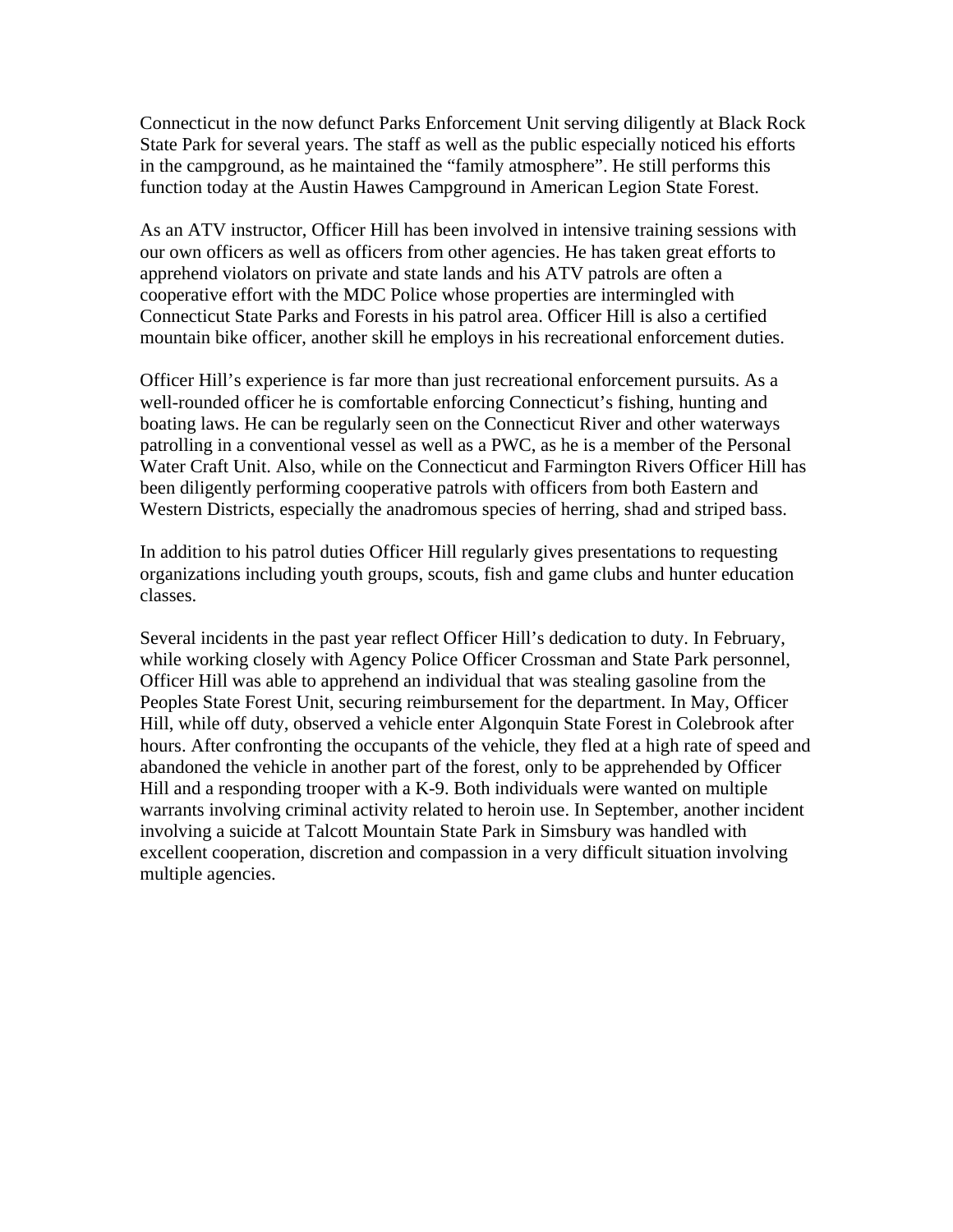# **2006 SUMMARY OF ACTIVITY**

| <b>Incident Type</b>                 | Number of        | Number of      | Number of       |
|--------------------------------------|------------------|----------------|-----------------|
|                                      | <b>Incidents</b> | <b>Arrests</b> | <b>Warnings</b> |
| Hunting & Trapping                   | 1,125            | 102            | 97              |
| Fishing                              | 1,511            | 634            | 437             |
| <b>Boating</b>                       | 1,447            | 625            | 385             |
| <b>Motor Vehicle</b>                 | 1178             | 639            | 290             |
| Park & Forest                        | 1,717            | 632            | 321             |
| Recreational<br>Vehicles             | 616              | 273            | 47              |
| Alcohol & Narcotics                  | 299              | 242            | 35              |
| Crimes against<br>persons            | 160              | 32             | $\overline{4}$  |
| Crimes against<br>property           | 184              | 73             | 15              |
| Safety & Medical                     | 894              | $\overline{4}$ | 1               |
| Search & Rescue,<br>Missing persons  | 43               | 3              |                 |
| <b>Nuisance Bear</b>                 | 1,298            |                |                 |
| Sick, Injured &<br>Nuisance Wildlife | 963              | $\overline{2}$ | 3               |
| Background<br>Investigations         | 85               |                |                 |
| Other                                | 29               | $\overline{2}$ |                 |
| <b>TOTAL</b>                         | 11,549           | 3,263          | 1,635           |